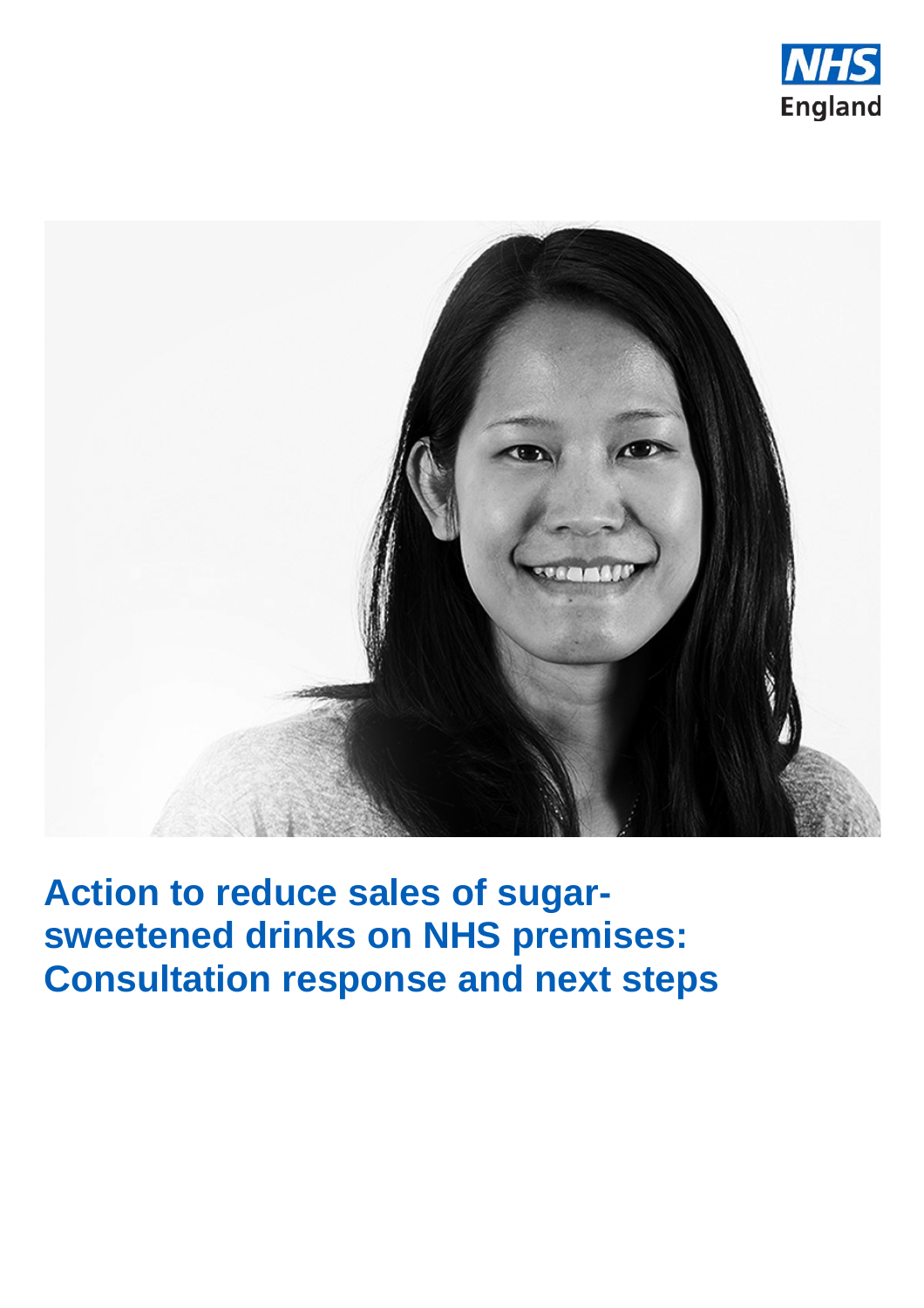#### **NHS England INFORMATION READER BOX**

| <b>Directorate</b> |                            |                               |
|--------------------|----------------------------|-------------------------------|
| Medical            | Operations and Information | Specialised Commissioning     |
| Nursing            | Trans. & Corp. Ops.        | <b>Commissioning Strategy</b> |
| l Finance          |                            |                               |

| <b>Publications Gateway Reference:</b>       | 06587                                                                                                                                                                                                                                                                                                                        |
|----------------------------------------------|------------------------------------------------------------------------------------------------------------------------------------------------------------------------------------------------------------------------------------------------------------------------------------------------------------------------------|
| <b>Document Purpose</b>                      | Consultations                                                                                                                                                                                                                                                                                                                |
| <b>Document Name</b>                         | Action to reduce the sales of sugar-sweetened drinks: Consultation<br>Response                                                                                                                                                                                                                                               |
| Author                                       | <b>NHS England</b>                                                                                                                                                                                                                                                                                                           |
| <b>Publication Date</b>                      | April 2017                                                                                                                                                                                                                                                                                                                   |
| <b>Target Audience</b>                       | CCG Clinical Leaders, Care Trust CEs, Foundation Trust CEs, Medical<br>Directors, Directors of PH, NHS Trust Board Chairs, NHS England<br>Regional Directors, NHS England Directors of Commissioning<br>Operations, All NHS England Employees, Directors of HR, Directors of<br>Finance, Communications Leads, NHS Trust CEs |
| <b>Additional Circulation</b><br>List        |                                                                                                                                                                                                                                                                                                                              |
| <b>Description</b>                           | NHS England conducted a consultation on a new set of potential<br>policies that will apply to any vendor of sugar-sweetened beverages on<br>NHS premises. This document is NHS England's response to the<br>consultation.                                                                                                    |
| <b>Cross Reference</b>                       | Action to reduce the sales of sugar-sweetened drinks on NHS premises                                                                                                                                                                                                                                                         |
| <b>Superseded Docs</b><br>(if applicable)    | N/A                                                                                                                                                                                                                                                                                                                          |
| <b>Action Required</b>                       | N/A                                                                                                                                                                                                                                                                                                                          |
| <b>Timing / Deadlines</b><br>(if applicable) | N/A                                                                                                                                                                                                                                                                                                                          |
| <b>Contact Details for</b>                   | <b>Strategy Group</b>                                                                                                                                                                                                                                                                                                        |
| further information                          | <b>Skipton House</b>                                                                                                                                                                                                                                                                                                         |
|                                              | 80 London Road                                                                                                                                                                                                                                                                                                               |
|                                              | SE <sub>16LH</sub>                                                                                                                                                                                                                                                                                                           |
|                                              | england.healthyworkforce@nhs.net                                                                                                                                                                                                                                                                                             |
| Document Status                              |                                                                                                                                                                                                                                                                                                                              |

**Document Status** This is a controlled document. Whilst this document may be printed, the electronic version posted on

the intranet is the controlled copy. Any printed copies of this document are not controlled. As a controlled document, this document should not be saved onto local or network drives but should always be accessed from the intranet.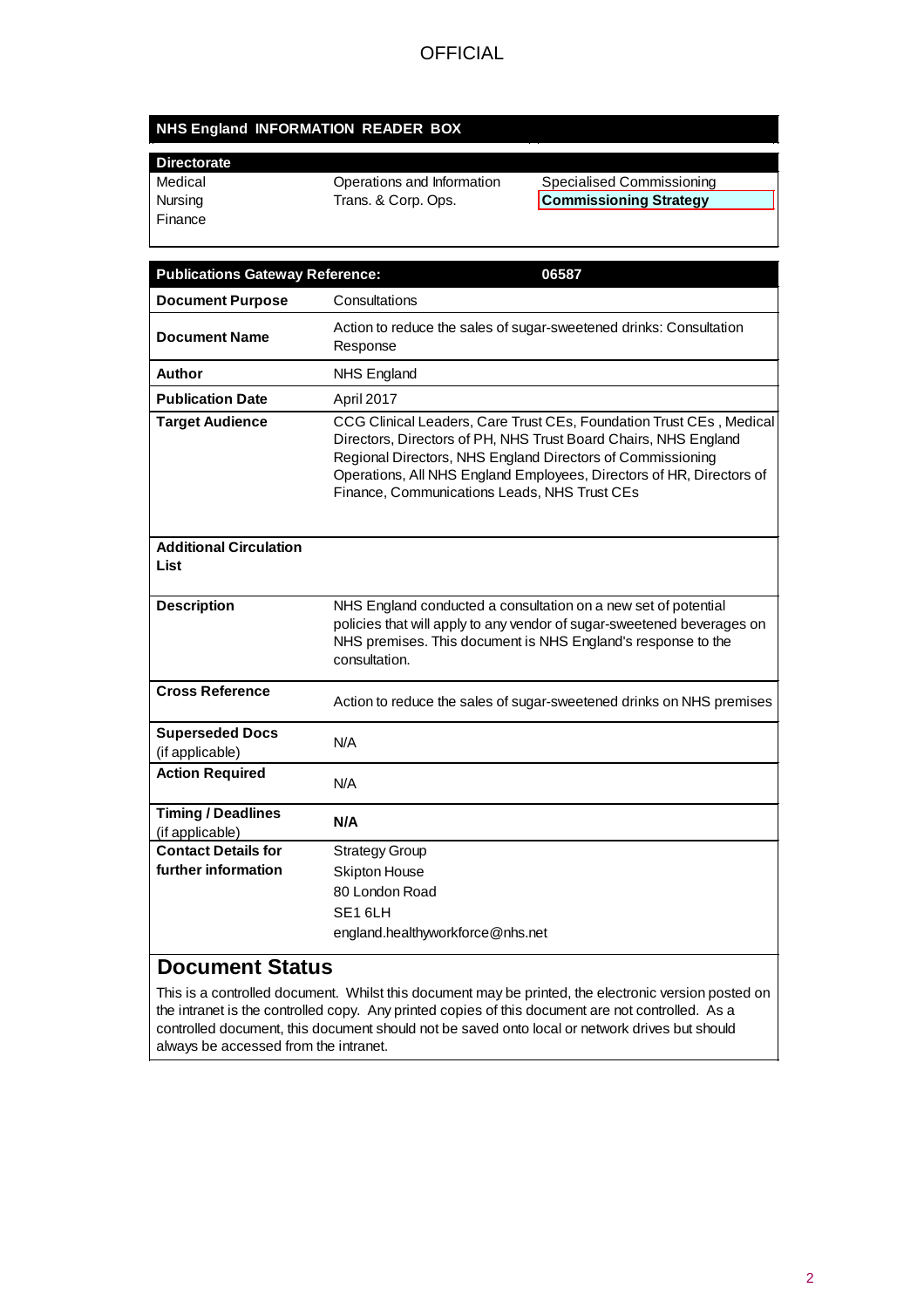## **Action to reduce sales of sugar-sweetened drinks on NHS premises: Consultation response and next steps**

Version number: 01

First published: 21 April 2017; Annex C amended 22 June 2017

Prepared by: Strategy Group

Classification: OFFICIAL

This information can be made available in alternative formats, such as easy read or large print, and may be available in alternative languages, upon request. Please contact [england.healthyworkforce@nhs.net](mailto:england.healthyworkforce@nhs.net)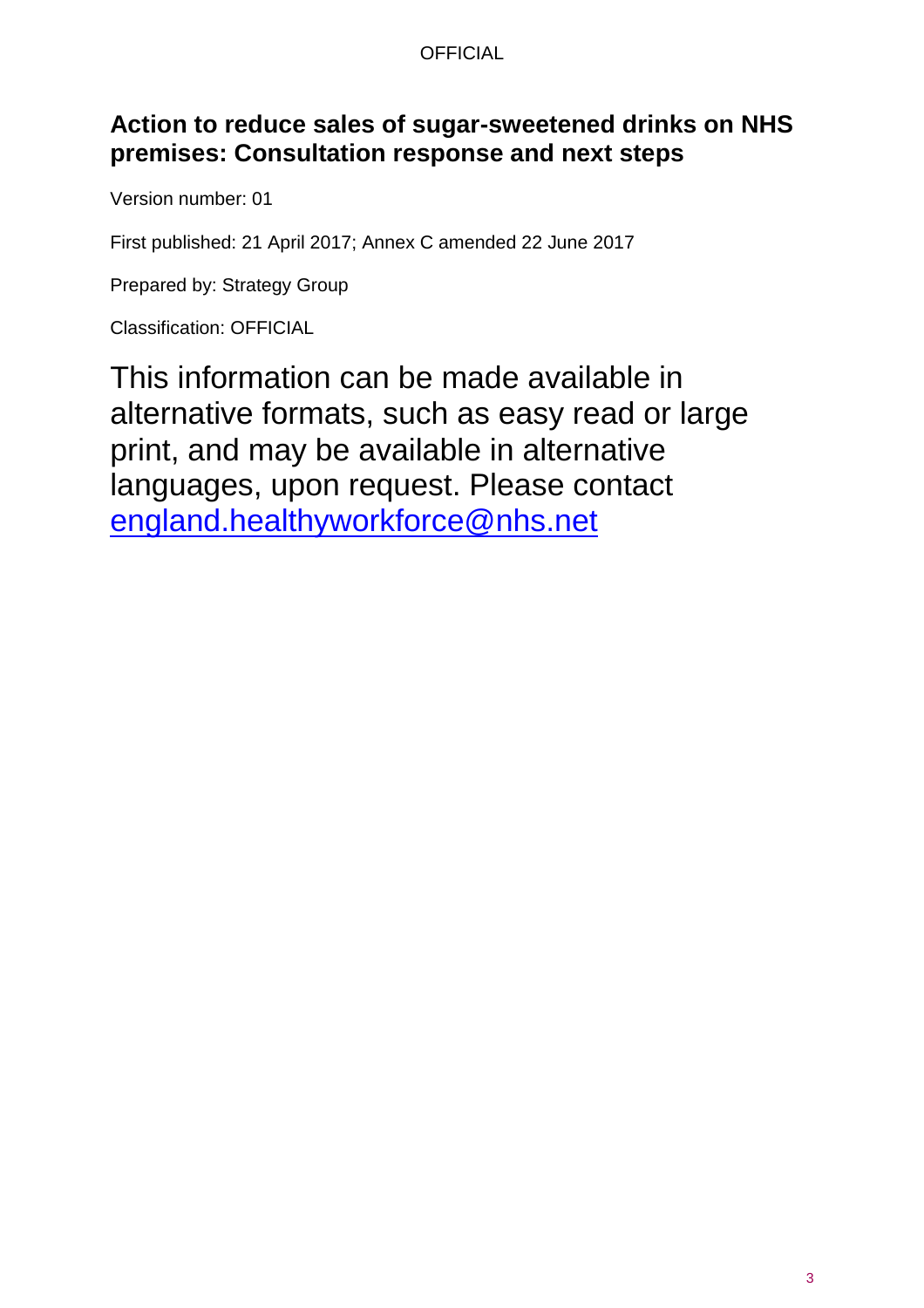# <span id="page-3-0"></span>**Contents**

| $\mathbf 1$ |                                                                                 |    |
|-------------|---------------------------------------------------------------------------------|----|
| 2           | 1.1<br>1.2<br>1.3<br>1.4                                                        |    |
| 3           |                                                                                 |    |
| 4           |                                                                                 |    |
| 5           |                                                                                 |    |
| 6           |                                                                                 |    |
|             | Definition of fruit juices- The Fruit Juices and Fruit Nectars Regulations 2013 | 29 |
|             |                                                                                 |    |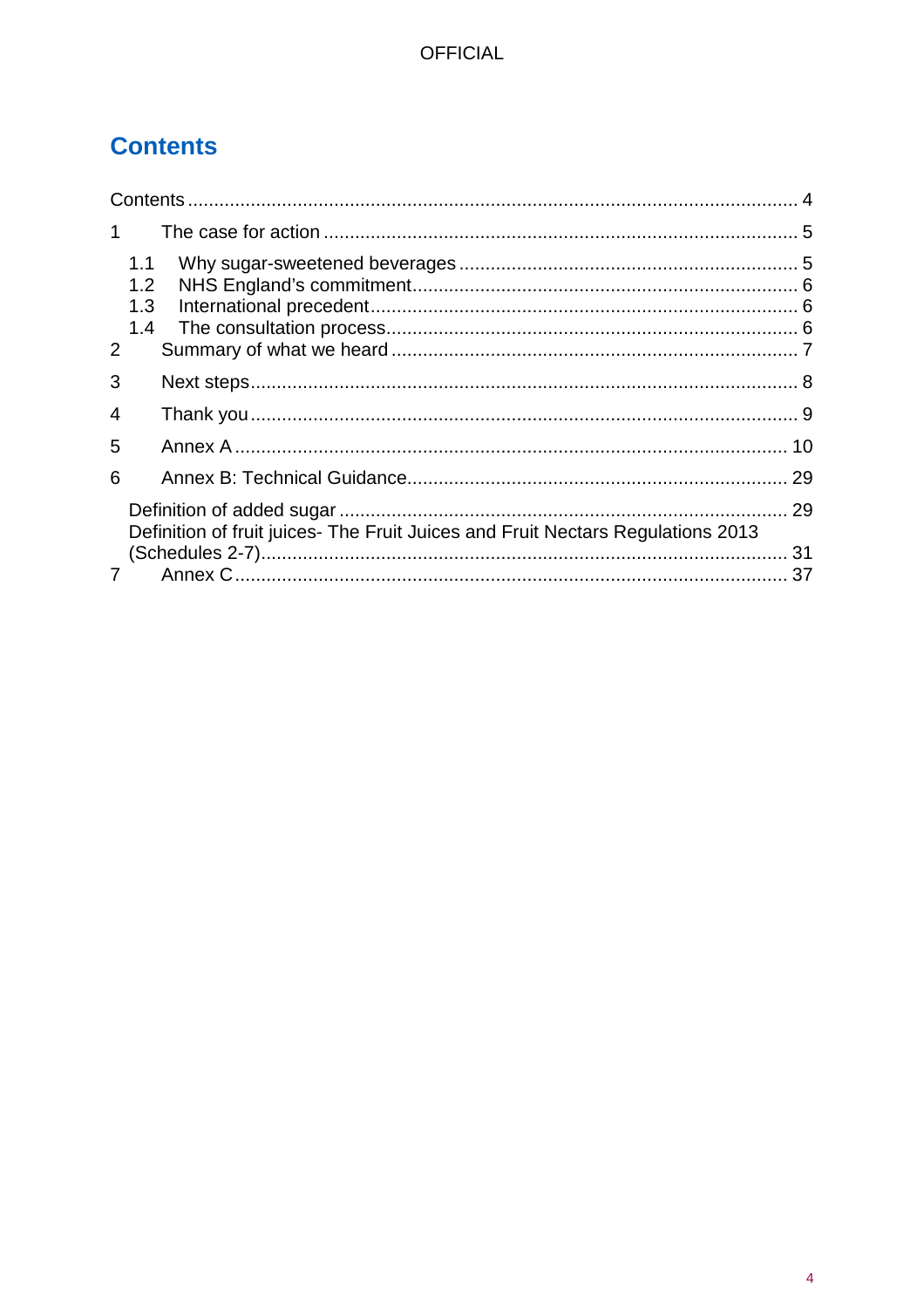## <span id="page-4-0"></span>**1 The case for action**

This document is the NHS England response to the consultation on action to reduce the sales of sugar-sweetened beverages on NHS premises.

Obesity is a significant and growing problem in England and already places a high cost on individuals and society. The prevalence of obesity among adults in England rose from [1](#page-37-0)4.9% to 25.6% between 1993 and 2014<sup>1</sup>. Nearly a third of children aged [2](#page-37-1)-15 are overweight or obese<sup>2</sup>. We also know that obese children are approximately five times more likely to become obese adults $^3$  $^3$ , and obese adults are more likely to develop serious health conditions such as Type 2 diabetes, liver and cardiovascular disease $^4$  $^4$ .

We know that being overweight and obese is a significant risk factor for developing Type 2 diabetes. Furthermore, the risk of developing diabetes is seven times greater for people who are obese and three times greater for those who are overweight, compared to those who are a healthy weight<sup>[5](#page-37-4)</sup>. Type 2 diabetes costs the NHS £8.8 billion annually<sup>[6](#page-37-5)</sup>. Estimates put the cost of obesity to the wider economy at £27bn a year<sup>[7](#page-37-6)</sup>. If no action is taken, nearly 60% of men, 50% of women and 25% of children will be obese in 2050<sup>[8](#page-37-7)</sup>. The annual cost of obesity to the NHS could be as much as  $£12$ bn by 2030 $^9$  $^9$ .

## <span id="page-4-1"></span>**1.1 Why sugar-sweetened beverages**

High sugar intake leads to excess calorie consumption, which in turn increases the risk of weight gain and obesity<sup>[10](#page-37-9)</sup>. Public Health England's work on sugar also sets out the importance of reducing sugar intake and sets out a number of areas for action<sup>[11](#page-37-10)</sup>. According to the World Health Organisation, drinks containing high levels of free sugars are a major source of unnecessary calories in people's diets, particularly in children and young adults $12$ .

Soft drinks (excluding fruit juice) are one of the largest sources of sugar intake in adults, and the largest single source of sugar for children aged 11 to 18 years, providing 29% of their daily sugar intake<sup>[13](#page-37-12)</sup>. Sugar consumption is also one of the main causes of tooth decay in children, with tooth extractions now the leading reason for hospital admissions for children aged  $5-9^{14}$ .

There is strong evidence for a link between sugar-sweetened beverage consumption and weight gain<sup>[15](#page-37-14)</sup>. Being overweight or obese is, in turn, linked to the increased risk of hypertension, coronary heart disease, stroke and cancer<sup>[16](#page-37-15)</sup>. People who consume sugary drinks regularly - 1 to 2 cans a day or more - have a 26% greater risk of developing Type 2 diabetes than people who rarely have such drinks<sup>17</sup>.

No single policy will provide the solution to reducing sugar consumption. We recognise that a variety of population-level interventions are needed to improve healthy behaviours, reduce the burden of obesity and create a health-promoting society. Moreover, measures to reduce sugar-sweetened beverage sales have gained increasing international support. Sugar-sweetened beverages (as opposed to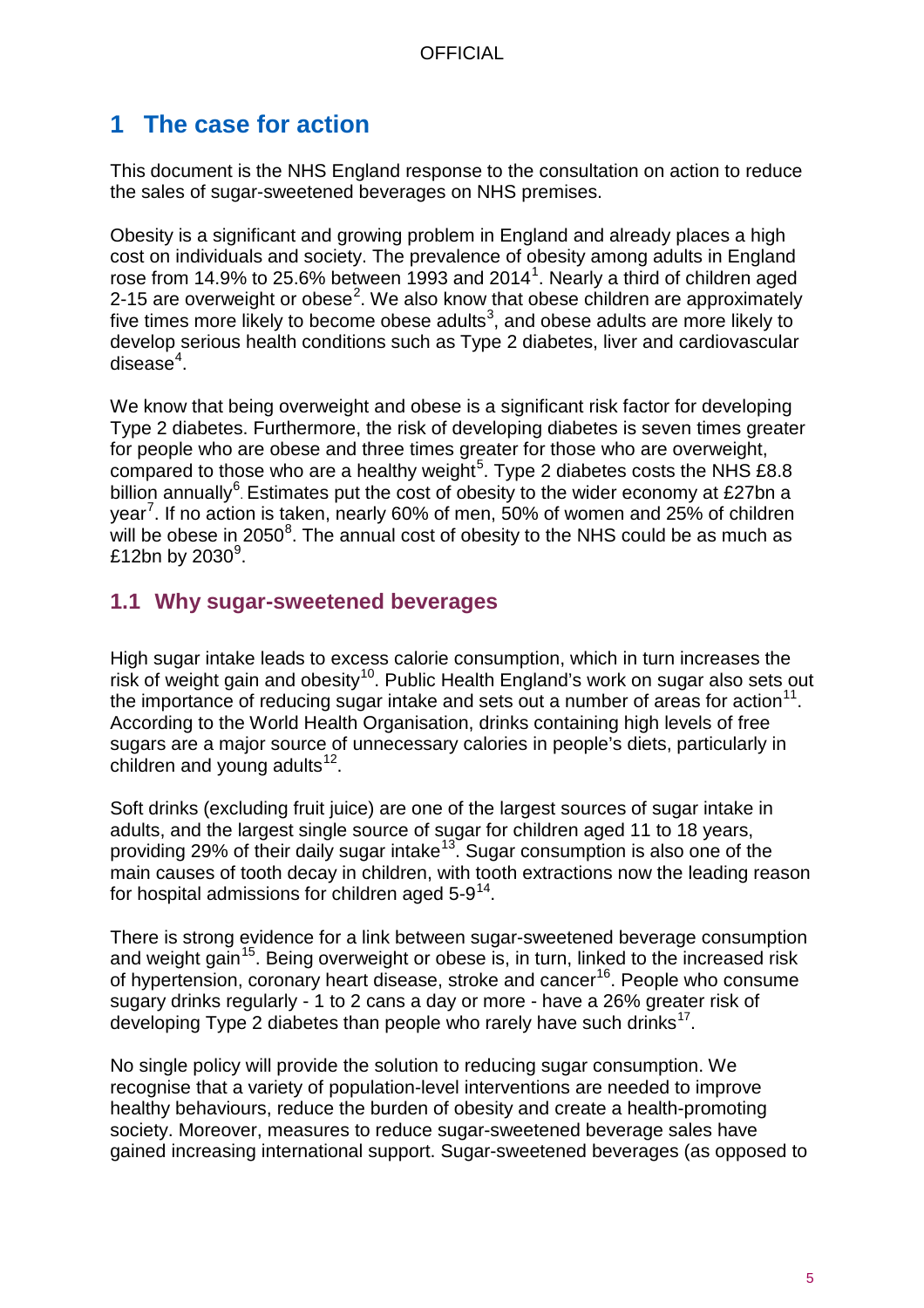foods) have little or no nutritional value, so they are a common target for such policies $18$ .

## <span id="page-5-0"></span>**1.2 NHS England's commitment**

The NHS employs 1.3 million staff, making it Europe's largest employer. The *Five Year Forward View*, which outlines the NHS's overall strategy, committed it to improving the health of its workforce<sup>[19](#page-37-18)</sup>. A report estimated recently that nearly 700,000 NHS employees - more than half the staff - are overweight or obese<sup>[20](#page-37-19)</sup>. Not only is this dangerous for individual employees, but the scale of the problem limits the ability of NHS staff to give credible advice to patients about weight  $loss^{21}$ .

The *Five Year Forward View* pledged the NHS to improving the health of the nation by setting a good example. NHS premises receive heavy footfall from their local communities: there are over 22 million A&E attendances, 16 million admissions and 89 million outpatient appointments each year<sup>[22](#page-37-21)</sup>. The food and drink sold on NHS premises can send a strong message to the public about healthy food consumption.

## <span id="page-5-1"></span>**1.3 International precedent**

Governments and health systems around the world, including in Mexico, Hungary and Australia, have already implemented fiscal policies on sugar<sup>23</sup>. Some have gone further: hospitals in New Zealand<sup>[24](#page-37-23)</sup> and dozens of organisations in the United States including Intermountain Healthcare, Cleveland Clinic, Mayo Clinic and University of California San Francisco have banned the sale of sugar-sweetened beverages on hospital and healthcare premises<sup>[25](#page-37-24)</sup>. Additionally, the headquarters of the World Health Organisation have also banned the sale of sugar-sweetened beverages<sup>[26](#page-37-25)</sup>.

## <span id="page-5-2"></span>**1.4 The consultation process**

In light of the case for action, NHS England launched a consultation on action to reduce the sales of sugar-sweetened beverages on NHS premises, which ran from 9 November 2016 to 18 January 2017 and collected a total of 480 responses. It sought the views of individuals and organisations that may be affected by the proposed actions within the consultation or that have a particular interest in the scope of the consultation. Specifically, this included patients (and their representatives), NHS staff, NHS organisations, vendors of sugar-sweetened beverages on NHS premises, and organisations with relevant expertise in the improvement of employee/public health and wellbeing.

The consultation set out two different policy proposals, and also sought alternative proposals to reduce the sales of sugar-sweetened drinks on NHS premises.

The two proposed options were:

- 1. The introduction of a fee applied to any retailer of sugar-sweetened beverages on NHS premises;
- 2. The banning of sugar-sweetened beverages from sale on NHS premises.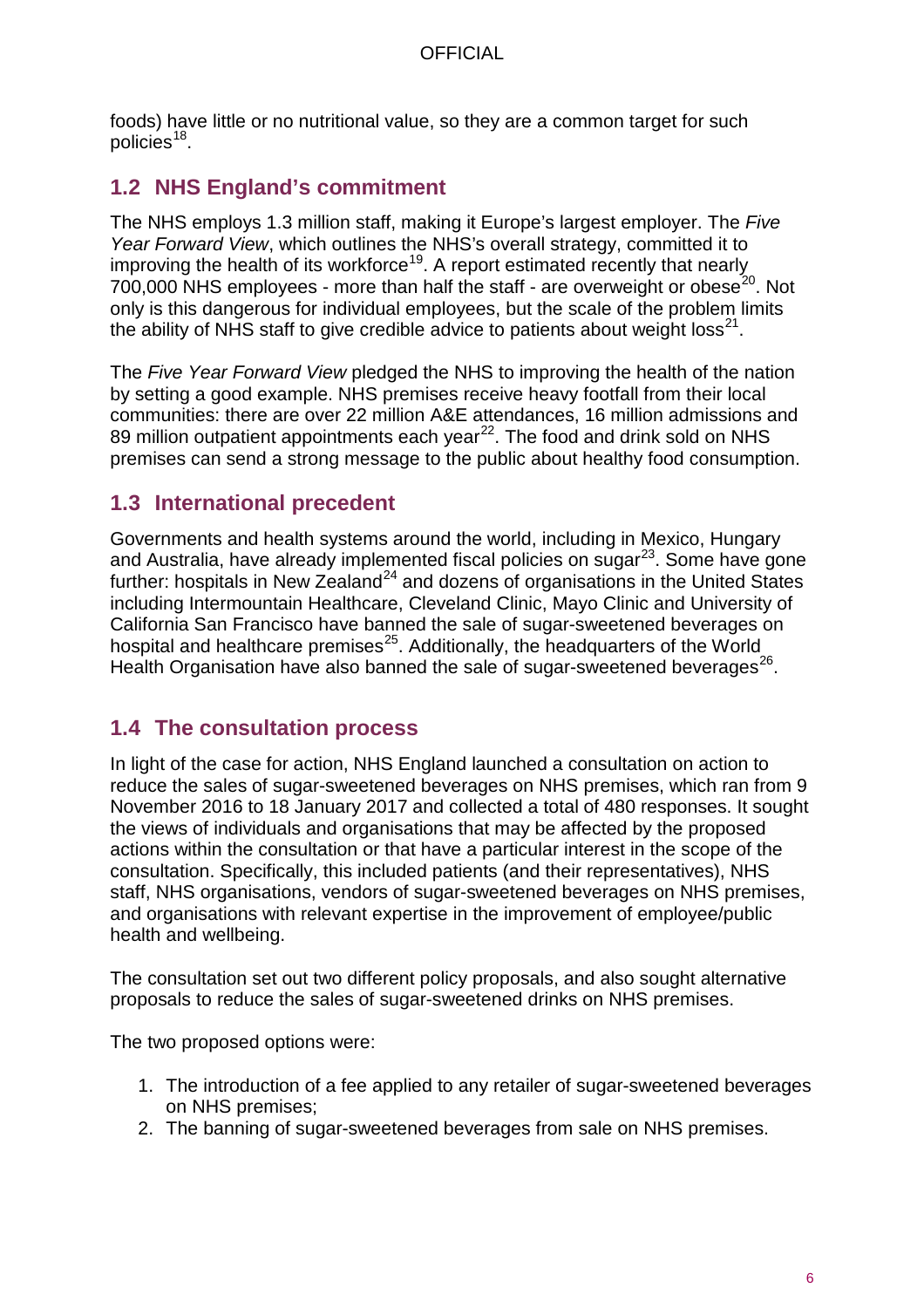In choosing a measure, our main criterion was the likely reduction in the volume of sales of sugar-sweetened beverages on NHS premises. However, we have also been influenced by the following criteria:

| <b>Decision-Making Criteria</b>                                              |
|------------------------------------------------------------------------------|
| How practicable the policy is to implement                                   |
| Any wider impact on health and wellbeing of NHS staff, patients and visitors |
| A consistent national approach across NHS providers                          |

The consultation invited responses to 19 questions. Each question will be covered within this document.

In addition to the online consultation, three events were held in London and Leeds to raise awareness about the agenda and to hear the views of individuals and organisations that may be directly affected.

# <span id="page-6-0"></span>**2 Summary of what we heard**

### **Option 1: The introduction of a fee applied to any retailer of sugar-sweetened beverages on NHS premises:**

We heard from respondents two main reasons to support implementation of a fee:

- it may encourage consumers to switch to healthier, alternative beverages; and
- a fee maintains consumer choice and allows sugar-sweetened beverages to be purchased.

However, respondents also noted challenges and cited three main reasons against:

- there is a considerable amount of uncertainty as to how suppliers may respond to the introduction of a fee, which makes it difficult to determine whether a fee would be effective in reducing sales of sugar-sweetened beverages;
- the degree of administrative burden resulting from implementing and monitoring the fee is anticipated to be high; and
- implementing a fee on the sale of sugar-sweetened beverages and then using the income generated from this fee to improve NHS staff health and wellbeing initiatives may be seen as unethical or as a perverse incentive.

#### **Option 2: The banning of sugar-sweetened beverages from sale on NHS premises:**

Of the respondents who expressed a preference for one of the two options we consulted on, 80% supported the ban. They cited four main reasons:

- there is a clear and established case for action-as set out in the consultation;
- a total ban would demonstrate strong leadership by the NHS and send a clear public health message to staff, patients and visitors;
- it avoids the risk of vendors raising prices across other product ranges (ie nonsugar-sweetened beverages); and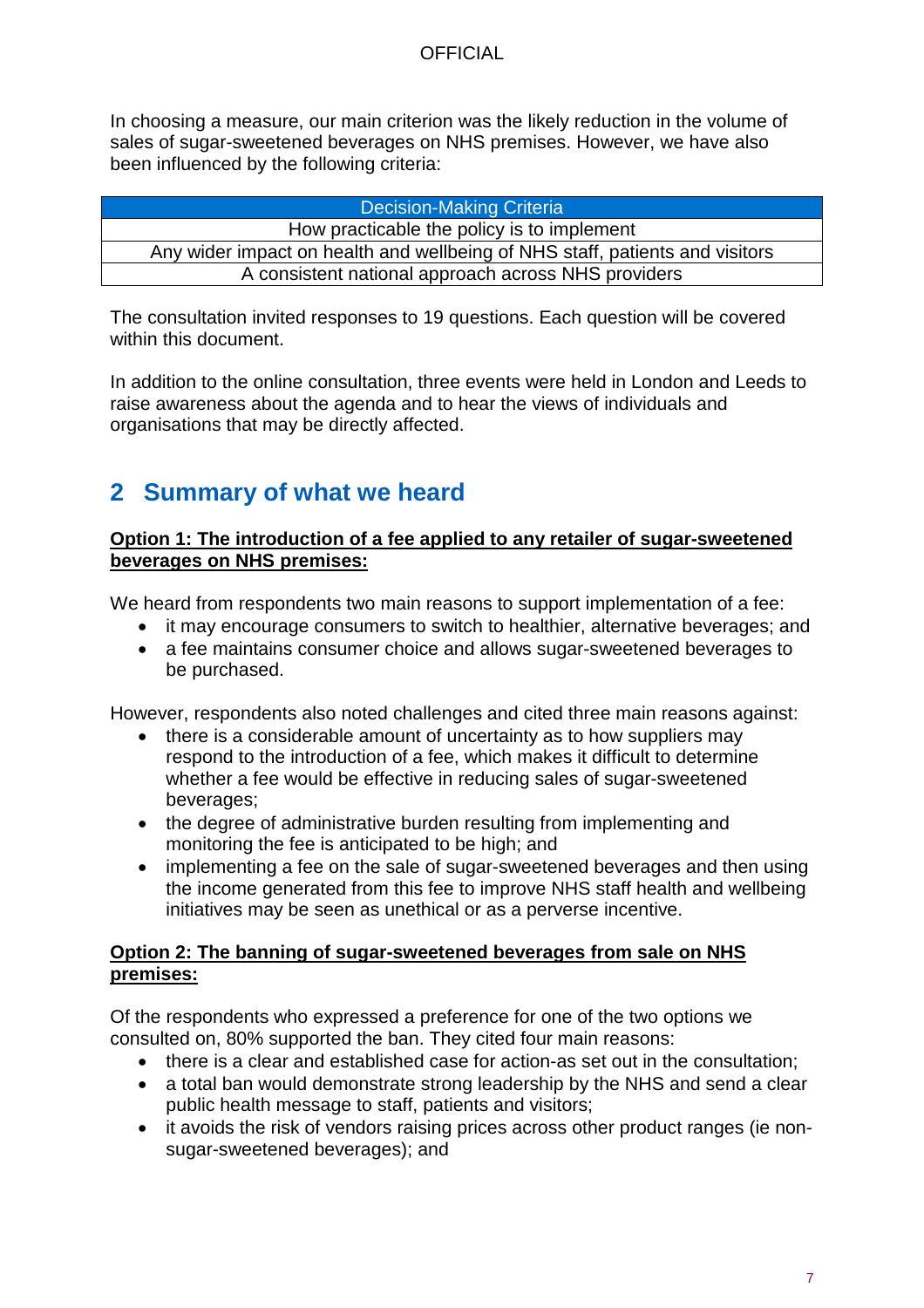• the alternative option-a fee-would be much more complex to apply and its impact on reducing sales of sugar-sweetened beverages would be less certain.

However, feedback from the consultation also highlights a number of key challenges in implementing a ban:

- this option may be seen as restricting consumer choice;
- this may result in customer dissatisfaction;
- this approach cannot be implemented without renegotiation of existing leases and contracts with retailers, caterers etc; the terms of those leases and contracts vary widely across the NHS and this will inhibit implementation through a consistent national approach.

#### **Alternative proposal: voluntary scheme**

In addition to the options consulted upon, in both formal responses and the engagement events we heard considerable interest from suppliers in pursuing an alternative third approach of a voluntary scheme. Advocates of this approach argued that:

- a voluntary scheme can achieve the same objective of reducing the sales of sugar-sweetened beverages;
- it may reduce the anticipated administrative burden;
- it avoids the uncertainty as to how suppliers may respond to the introduction of a fee;
- a voluntary measure may be implemented more quickly as we recognise that trusts cannot automatically change existing contracts held between suppliers and NHS organisations to include new requirements;
- expiration dates of existing contracts and leases with retailers and other suppliers vary widely, and as a result timescales for implementation become complex and inconsistent; and
- a number of suppliers of sugar-sweetened beverages have indicated that this is a workable and practicable approach and would enable them to implement their own approaches to reducing sales that best suit their needs.

## <span id="page-7-0"></span>**3 Next steps**

In light of what we heard in the consultation NHS England will now proceed with a twin track approach.

The first track is to launch a voluntary sales reduction scheme, asking suppliers on NHS premises to commit to:

Reduce the total volume of monthly sugar-sweetened beverage sales per retailer, per NHS outlet, reaching a target of 10% or less of total volume of drinks sales for the whole month of March 2018 and continuing thereafter and in future contracts.

In agreeing to this goal, suppliers will commit to the definition of sugar-sweetened beverages as set out in Annex B and to provide NHS England with quarterly self-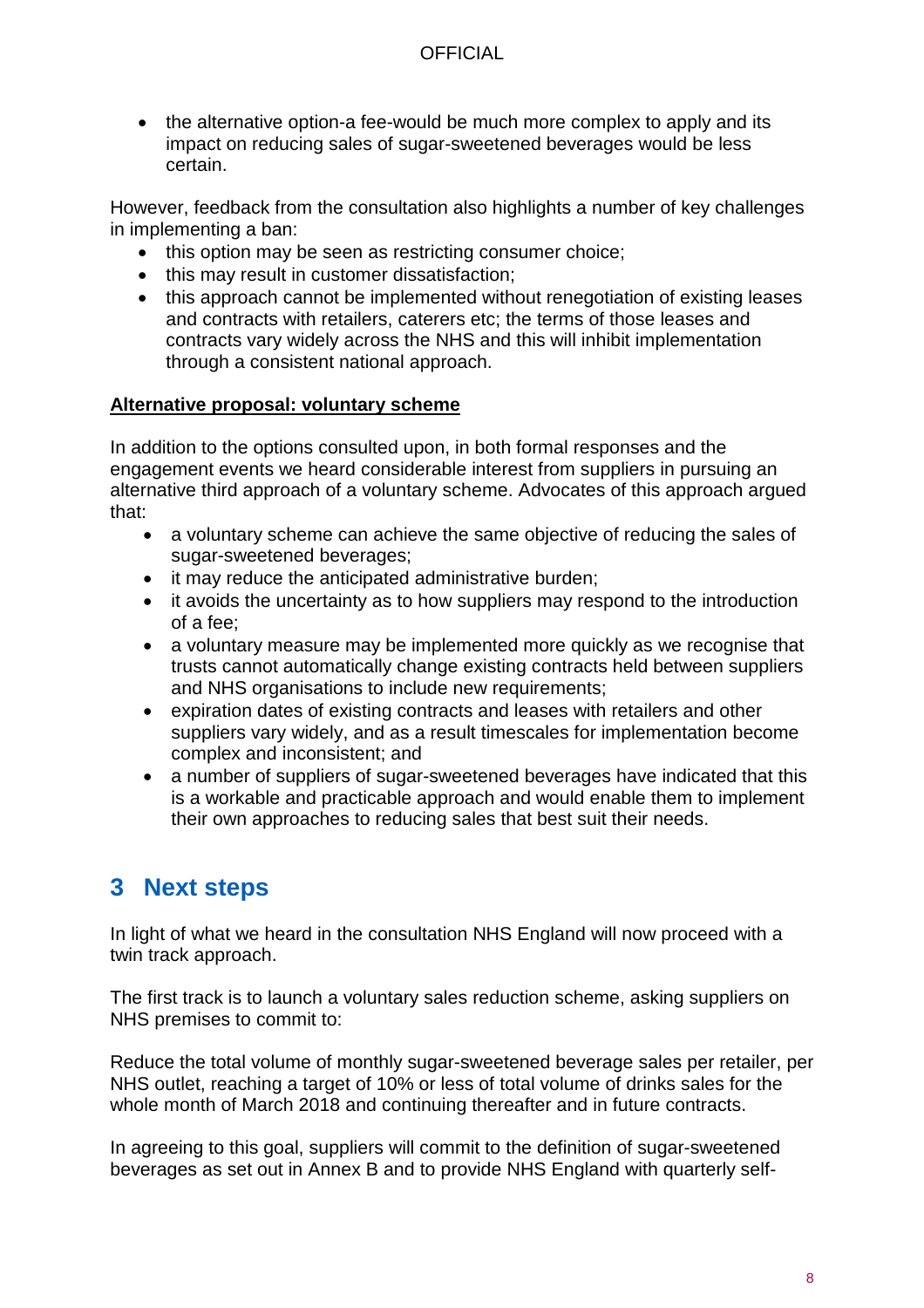reported data. This data should comprise total monthly beverage sales by volume (litres), including the total number of sugar-sweetened beverage sales, on a site-bysite basis; the first data return, which will encompass data from Quarter 2, should be submitted to NHS England by 31 Oct 2017. Data returns will continue on a quarterly basis thereafter.

We are launching this voluntary scheme today and invite all NHS suppliers, including trusts with in-house arrangements, charitable and voluntary sector suppliers to signup with formal confirmation of intent with NHS England by 31 July 2017. Suppliers can sign up by completing and returning the scheme schedule found in Annex C.

Secondly, given the need for decisive action, we will also take steps to implement a ban on sales of sugar-sweetened beverages from 1 July 2018. This ban will come into place should the voluntary scheme prove ineffective in achieving sufficient initial sign-up by 31 July 2017, or in significantly reducing the volume of sugar-sweetened beverages sold on NHS premises by 31 March 2018. The ban will apply to sales in and by NHS Trusts and NHS Foundation Trusts, and by other retailers and suppliers on NHS premises. It will take effect from 1 July 2018 or the later expiry, termination, extension or renewal of the lease, licence, concession agreement or other arrangement under which any existing retailer or supplier currently trades from NHS premises. We will do this by amending the terms of the NHS Standard Contract.

We will therefore consult on changes to the NHS Standard Contract later this year, to introduce the ban as the default if the voluntary scheme does not work. Should the voluntary scheme secure sufficient coverage of suppliers by 31 July 2017 and a subsequent reduction in sales of sugar-sweetened beverages by 31 March 2018, NHS England will, in Quarter 1 2018/19, implement a temporary suspension of the ban or remove the ban from the Standard Contract.

## <span id="page-8-0"></span>**4 Thank you**

NHS England is grateful to all who contributed their thoughts and suggestions during this consultation process.

For any further queries or comments please contact: [england.healthyworkforce@nhs.net](mailto:england.healthyworkforce@nhs.net)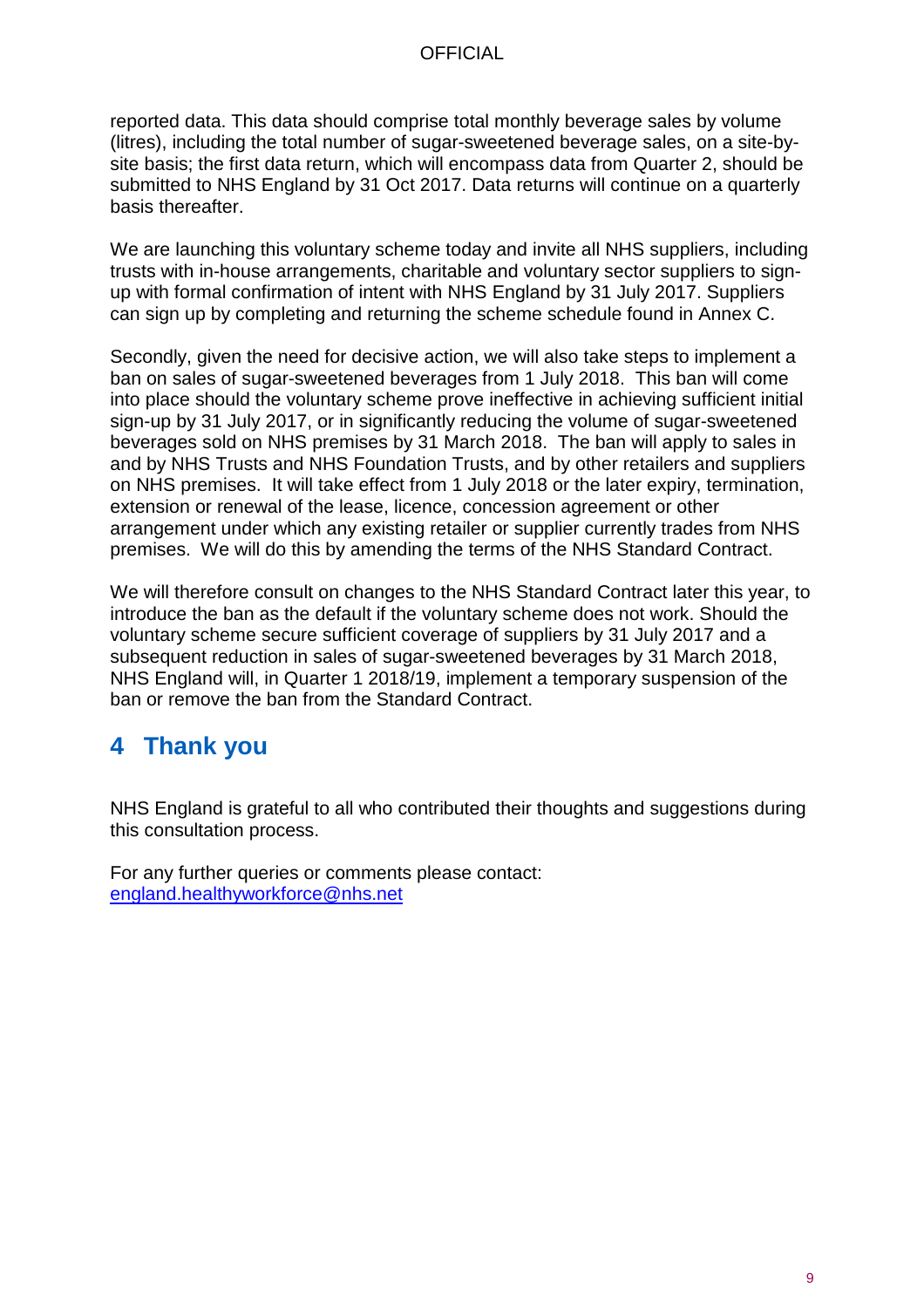# <span id="page-9-0"></span>**5 Annex A**

#### **Q01- Do you agree that any new arrangements should apply solely to premises run by NHS organisations rather than to those run by providers from other sectors?**

The responses to this question covered two main themes:

- 1. Which type of outlet selling sugar-sweetened beverages the new policy arrangements will apply to; and
- 2. In what types of NHS organisation the new policy arrangements will apply.

On the type of outlet to which any new arrangements should apply, the majority of respondents stated that any new arrangements should be applied to all outlets operating in a given NHS organisation, including outlets run by private suppliers, voluntary or charitable suppliers such as 'Friends of the Hospital', in-house Trust provided catering, outsourced catering/retail and vending machines. Consultation feedback indicated that by including all types of suppliers within the scope of the new policy arrangements, it would ensure a consistent approach across all outlets.

On the types of NHS organisation that will be subject to any new arrangements, many respondents noted that it is sensible for consistency purposes to apply the new arrangements to all NHS healthcare premises. Some respondents felt that the new arrangements should apply to private providers of NHS services, as well as to NHS Trusts, NHS Foundation Trusts, GP practices, Clinical Commissioning Groups (CCGs), outpatient centres and pharmacies.

However, many respondents highlighted the complexity in introducing new arrangements to multiple providers. This is due to varying contractual obligations and expiry dates, estates management issues, shared building usage by multiple providers and who the landlord is in respect to a given retailer/concessionaire.

## **NHS England Response**

## *Outlet Type*

Having considered the responses to the consultation, the proposed action will be applied to all outlets operating within NHS Trusts and NHS Foundation Trusts. It will apply to outlets run by private suppliers, voluntary and charitable suppliers such as 'Friends of the Hospital', in-house Trust-provided catering and vending machines.

## *NHS Organisation*

In terms of NHS organisations to which the policy will apply, the proposed action will be applied to NHS Trusts and NHS Foundation Trusts. Focusing on NHS Trusts and NHS Foundation Trusts seems sensible as these NHS organisations are more commonly commercial landlords with on-site concessionaires/suppliers of sugarsweetened beverages. Additionally, these NHS organisations may deliver a larger impact than other NHS organisations as the numbers of staff, patients and visitors are much higher in Trusts and Foundation Trusts.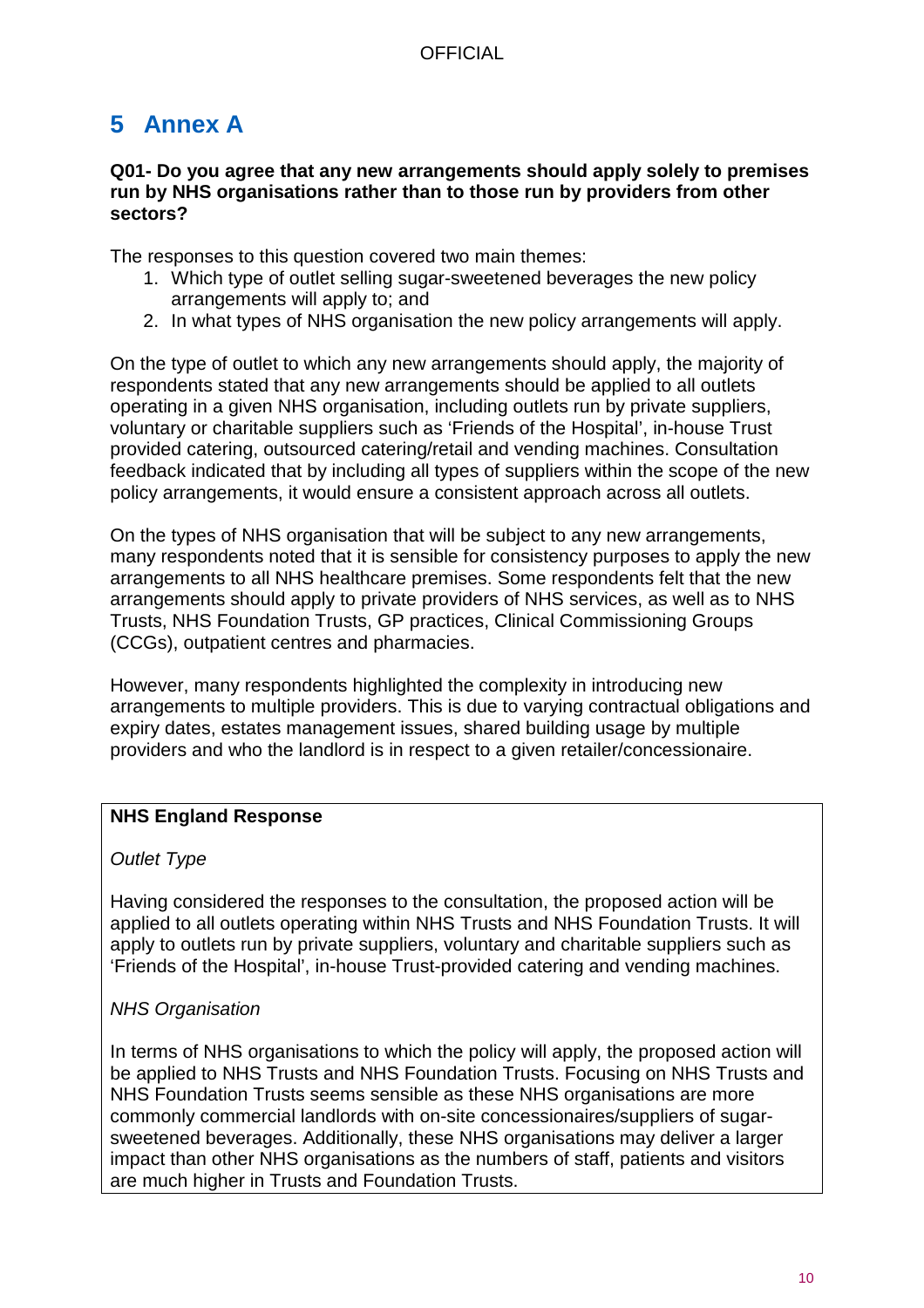GP practices and Clinical Commissioning Groups (CCGs) do not typically have onsite concessionaires/suppliers of sugar-sweetened beverages and thus will be considered as outside the scope of the proposed policy; however, we do encourage all healthcare premises/providers to take steps to reduce the sale of sugarsweetened beverages.

We do not intend to implement the policy for private hospitals that also offer some NHS services, but we do encourage these organisations to consider their own sugarsweetened beverage policies.

#### **Q02- Do you agree that the inclusion of new requirements in the NHS Standard Contract would be an appropriate and effective approach? If not, what would be a more appropriate vehicle?**

The majority of respondents stated that the inclusion of new requirements in the NHS Standard Contract is a reasonable, well-established and accepted method for including new requirements. Some respondents noted that it is worth making any new requirements statutory in order to facilitate change.

Some respondents provided reasons why including new requirements in the NHS Standard Contract may not be an appropriate and effective approach. Reasons for this included that food and beverage suppliers are not themselves contracted under the NHS Standard Contract, that contract expiration dates may vary widely, and that monitoring of requirements in the NHS Standard Contract is reliant on Clinical Commissioning Groups.

Some respondents highlighted that behavioural changes in terms of consumption of sugar-sweetened beverages will not be achieved through new Standard Contract requirements alone and that a comprehensive awareness and education campaign may be needed to further encourage behavioural changes in terms of consumption.

A few respondents offered alternative suggestions such as including new requirements into CQC standards or through Memoranda of Understanding between NHS England and suppliers of sugar-sweetened beverages.

## **NHS England Response**

The majority of respondents agreed that the NHS Standard Contract would be an appropriate and effective approach to including new requirements. There were a number of responses highlighting the difficulties surrounding food and beverage suppliers having indirect relationships and separate contracts with NHS organisations.

The NHS Standard Contract is an important conduit through which we ensure that national NHS policy is implemented in practice at a local level. Thus, the NHS Standard Contract is the best of the means readily available for policy change and so is considered viable and workable.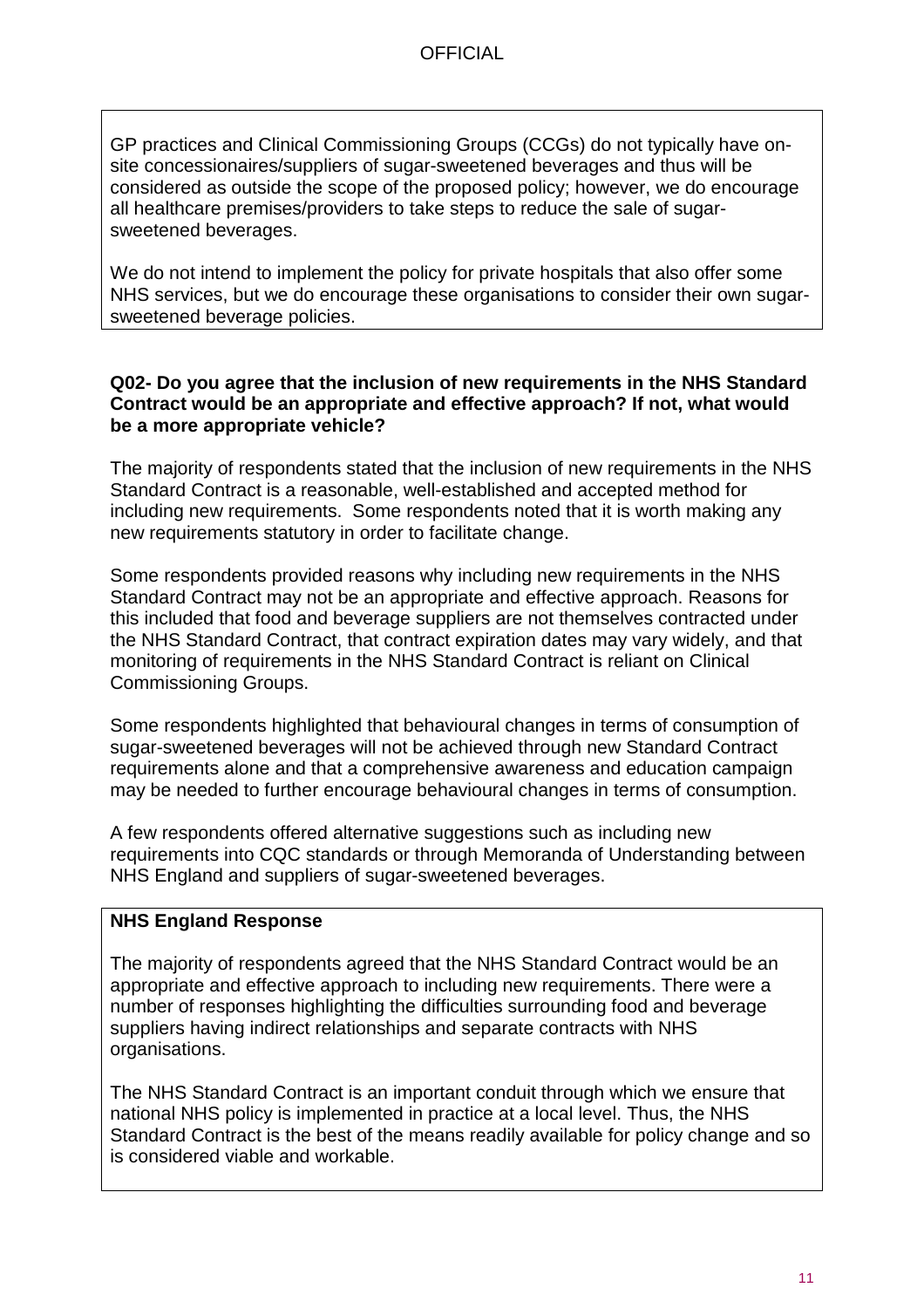We have considered the reservations noted above around including new requirements in the NHS Standard Contract. As outlined in Section 3 above, we will be consulting on changes to the NHS Standard Contract later this year, which we will introduce into the NHS Standard Contract as the default if the voluntary scheme does not work.

The voluntary scheme will be introduced through Memoranda of Understanding between suppliers of sugar-sweetened beverages and NHS England (see Annex C).

#### **Q03- Which of these approaches would be most suitable if a fee on vendors of sugar-sweetened beverages were to be introduced?**

The proposed approaches for the fee were:

- 1. Placing a flat charge per unit of any sugar-sweetened beverage sold by the vendor.
- 2. Charging a percentage of revenue generated by sales of sugar-sweetened beverages by the vendor.
- 3. A tiered approach
	- a. Charging a fee equivalent to 10% of revenue generated by sales of sugar-sweetened beverages where sales of sugar-sweetened beverages represent less than 10% of total revenue from sales of all drinks, and
	- b. Charging a fee equivalent to 20% of revenue generated by sales of sugar-sweetened beverages where sales of sugar-sweetened beverages represent more than 10% of total revenue from sales of all drinks.

## A flat charge per unit:

Respondents noted this option as the most appropriate approach due to ease and simplicity. It is likely to reduce tactical pricing strategies by vendors and it is the most transparent to consumers.

Respondents also stated that this may discourage retailers from stocking smaller portion sizes if the charge is the same regardless of portion size.

A percentage (not specified) of revenue generated by sales of sugar-sweetened beverages:

Respondents noted this as the second most preferred option, as it would possibly discourage vendors from selling sugar sweetened beverages.

Additionally, this approach was also seen as being less complicated than a tiered approach and therefore would be easier to implement and manage.

Respondents also stated that this approach may encourage suppliers of sugarsweetened beverages to renegotiate their contracts.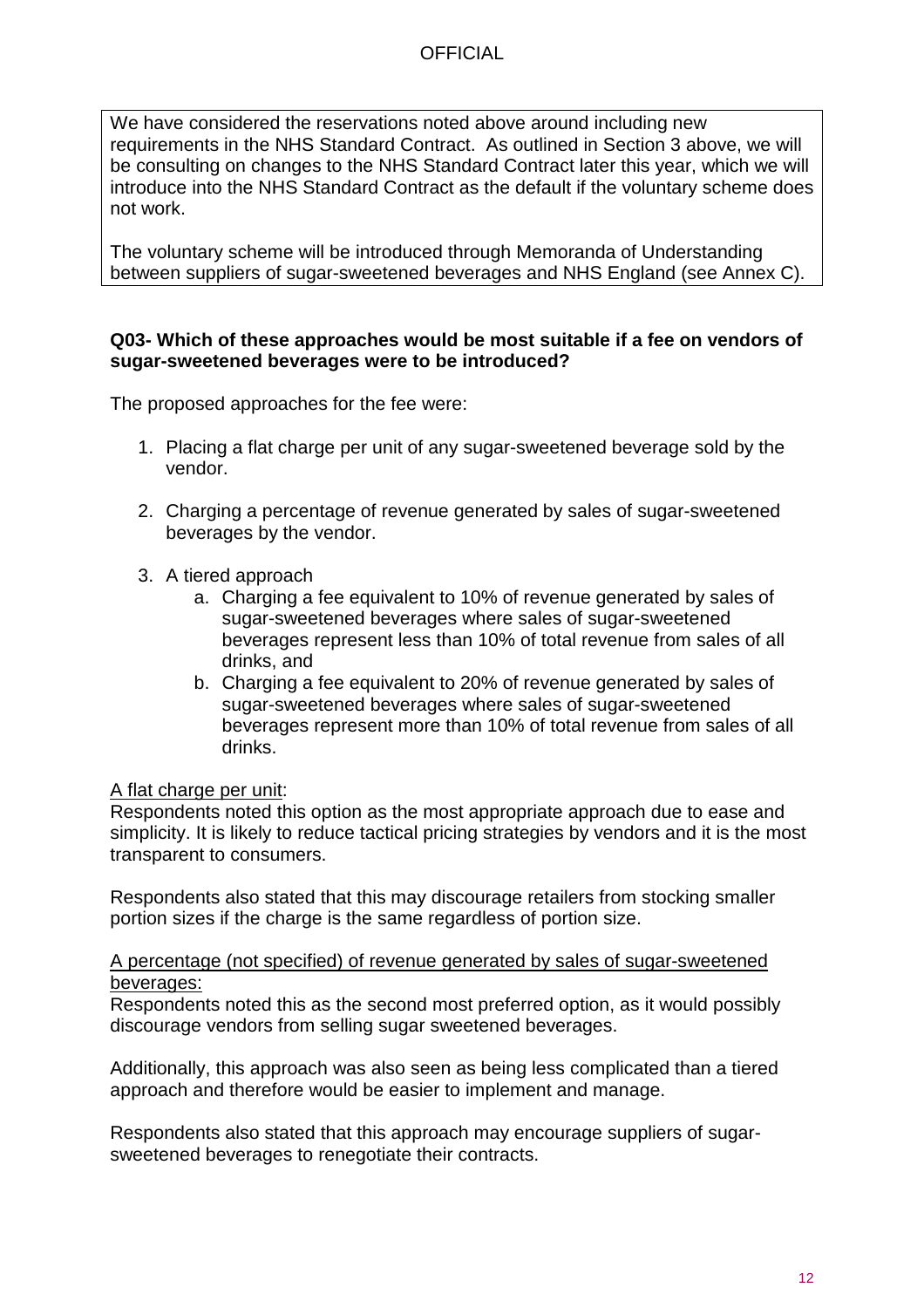## A tiered approach:

Some respondents noted that a tiered approach would provide additional incentives for NHS organisations to work collaboratively with vendors of sugar-sweetened beverages. However, it was noted that further clarity on who is responsible for assessing and assuring this process would be needed.

Respondents also noted that if a tiered approach were to be chosen, there would need to be clarity provided for situations where sales of sugar-sweetened beverages represent exactly 10%.

Respondents also stated that there may be price advantages to larger premises with more floor space.

#### Other responses:

Additionally, some respondents (in particular suppliers of sugar-sweetened beverages) stated their opposition to any of the fee structures proposed. Others provided a variety of detailed alternative suggestions such as 'nudge pricing' or a wider public health campaign.

## **NHS England Response**

NHS England has carefully considered the responses to questions 03, 04 and 05 and has determined that a fee on vendors of sugar-sweetened beverages in the NHS will not be implemented.

The points raised in responses to the consultation, particularly the complexity of implementing a fee, the anticipated additional administrative burden and the fact that we would be unable to determine whether a fee is likely to have an impact on reducing the sales of sugar-sweetened beverages because suppliers are likely to implement a fee differently, have led us to this conclusion.

## **Q04: What do you think the likely approach from vendors would be?**

#### **In the consultation document, we outlined the five realistic responses from vendors to the introduction of this policy:**

| Option         | <b>Response</b>                                                      |
|----------------|----------------------------------------------------------------------|
|                | The vendor would use behavioural mechanisms, such as changing        |
|                | product location, to reduce the volume of sales of sugar-sweetened   |
|                | beverages and thereby reduce the scale of the fee                    |
| $\overline{2}$ | The vendor would recoup the cost of the fee by raising prices on     |
|                | sugar-sweetened beverages                                            |
| 3              | The vendor would halt the sale of sugar-sweetened beverages to       |
|                | avoid paying a fee to the NHS organisation                           |
| 4              | The vendor would absorb the cost of the fee and continue to sell     |
|                | sugar-sweetened beverages                                            |
| 5              | The vendor would recoup the cost of the fee by raising prices across |
|                | the product range                                                    |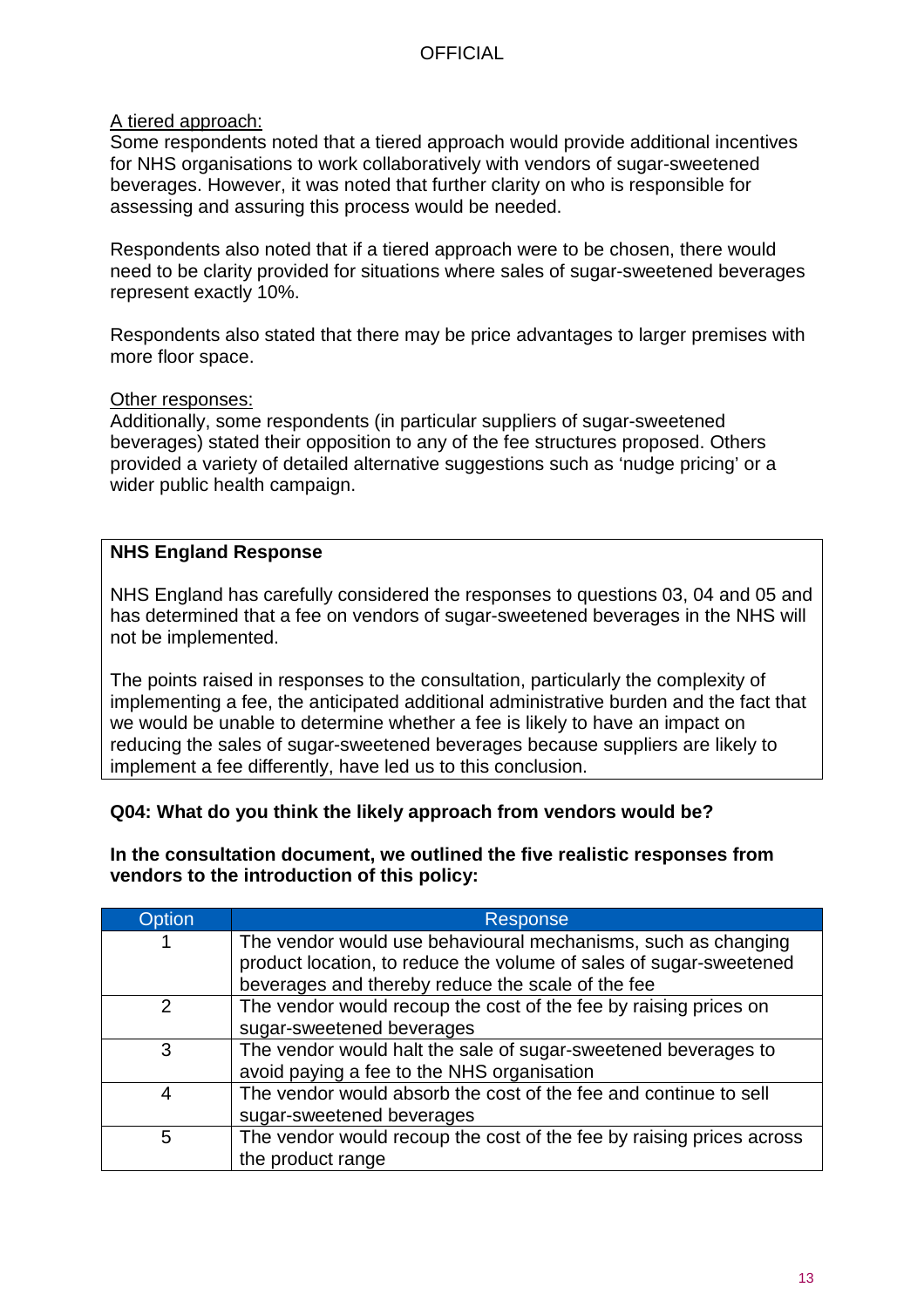## **Option 2 and Option 5**

The majority of respondents stated that the likely approaches from vendors would either be Option 2 or Option 5: vendors will recoup the cost of the fee by raising the prices of sugar-sweetened beverages or by increasing prices across all product lines, which may not have the desired impact of reducing sales of sugar-sweetened beverages.

Some respondents noted that in these scenarios, it may appear to staff, patients and visitors that the NHS organisation and not the vendor of the sugar-sweetened beverages is charging more for drinks. It was suggested that placing signs and educational materials within the NHS organisation may help explain to staff, patients and visitors why the price of sugar-sweetened beverages have increased.

Vendors of sugar-sweetened beverages did not support this approach, saying that this may result in consumer dissatisfaction.

## **Option 3**

The next most likely approach noted by respondents was Option 3: The vendor would halt the sale of sugar-sweetened beverages to avoid the fee to the NHS organisation. Some respondents mentioned that this approach may result in customer disappointment as it may be viewed as restricting personal choice.

Some respondents noted that vendors may find alternative ways to sell sugarsweetened beverages or that vendors may introduce a phased reduction of sugarsweetened beverages.

Other respondents noted that suppliers may find alternative beverage options (such as water and coffee) to sell instead of sugar-sweetened beverages.

## **Option 1**

Some respondents noted that vendors would choose Option 1: using behavioural mechanisms, such as changing product location, to reduce the volume of sales of sugar-sweetened beverages and thereby reduce the scale of the fee. However, it was noted that many vendors of sugar-sweetened beverages are already actively using this approach to encourage consumers to purchase healthier options. Some respondents also stated that this approach is included in the Health and Wellbeing CQUIN.

Some vendors stated that this approach would be preferable as it does not restrict consumer choice.

## **Option 4**

A small number of respondents noted that vendors would opt for Option 4: the vendor would absorb the cost and continue to sell sugar-sweetened beverages.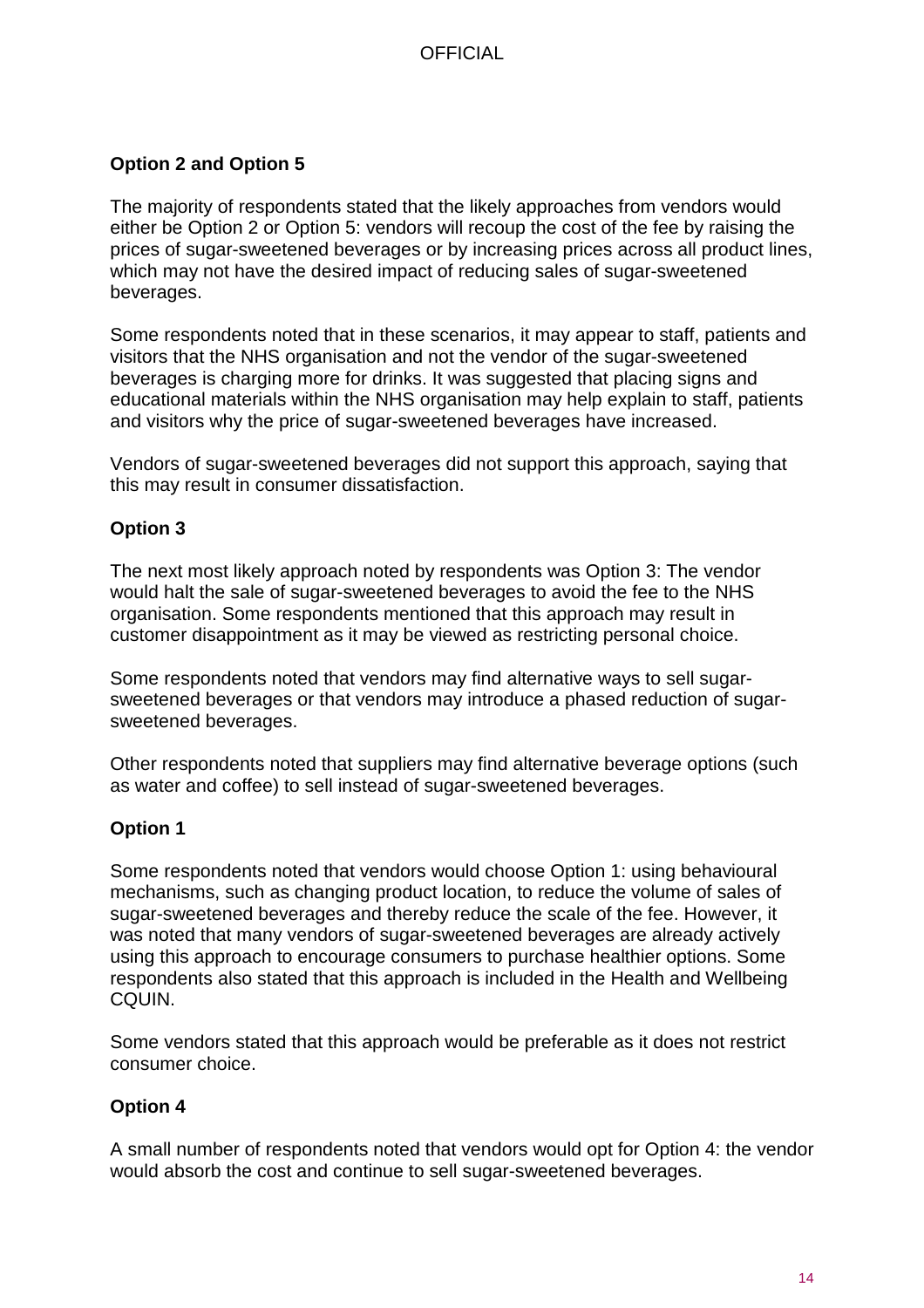Respondents noted that under this approach, suppliers may choose to increase the price of sugar-sweetened beverages, reduce the prominence of sugar-sweetened beverages and increase the sale of non-sugar-sweetened beverages.

However, at our engagement event with suppliers of sugar-sweetened beverages it was suggested that vendors would be likely to apply the fee differently, which means there is no guarantee of a reduction in sales of sugar-sweetened beverages.

#### **Other Responses**

Many survey respondents suggested that they were either unqualified to comment on the likely approach by vendors or noted that the response by vendors would be negative, variable and influenced by numerous factors.

Some respondents expressed significant concern about vendors withdrawing services entirely from NHS organisations as a result of any new requirements, passing the price increase on to consumers, the administrative burdens for both NHS organisations and vendors, and wider implications for contract renegotiations between NHS organisations and vendors.

## **NHS England Response**

For the reasons outlined above in question 03, NHS England has determined that a fee on vendors of sugar-sweetened beverages in the NHS will not be implemented.

#### **Q05: Were a sugar-sweetened beverage fee introduced, what would be the right level at which to set it in order to achieve the policy aim?**

The majority of respondents responded that a fee should be set as a percentage of sales resulting from sugar-sweetened beverages. However, there was large variation in the suggested percentage level. Based on analysis of the responses, setting the fee at 20% of revenue generated by sales of sugar-sweetened beverages was seen as the most favourable level.

Other respondents suggested that a fixed fee or amount should be added to the price of sugar-sweetened beverages. However, there was also large variance in the suggested fee value to be added to the existing price of sugar sweetened beverages.

Some respondents noted that charging a fixed fee equivalent to a percentage of revenue generated by sales of sugar-sweetened beverages would be the best approach.

Additionally, some respondents responded that a fee should not be introduced at all.

## **NHS England Response**

For the reasons outlined above in question 03, NHS England has determined that a fee on vendors of sugar-sweetened beverages in the NHS will not be implemented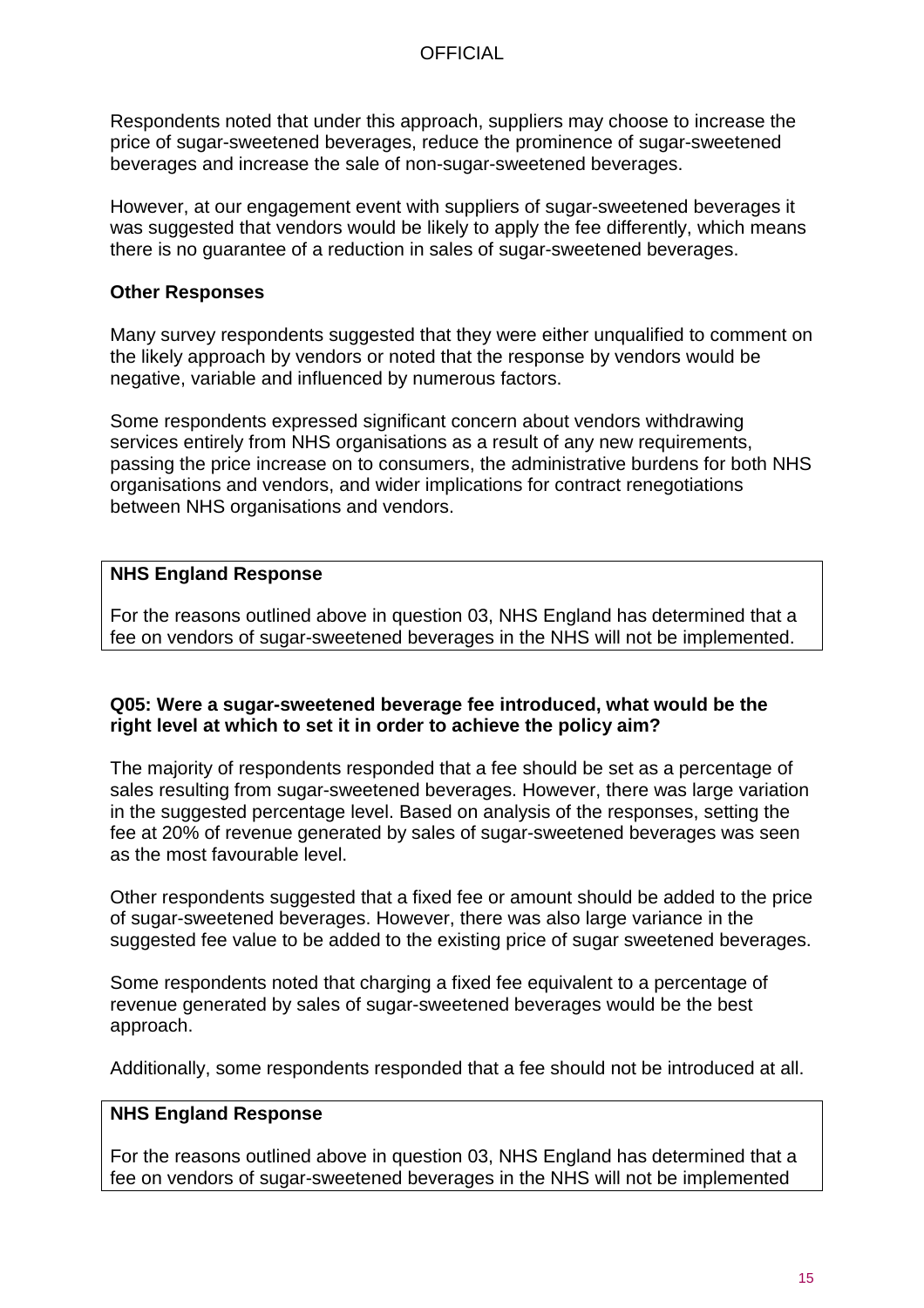#### **Q06- Do you agree with the proposed reporting arrangements?**

#### **The consultation proposed that the period for reporting and subsequent payment of the fee would be one year, commencing on the 1st April and ending on 31st March.**

The majority of respondents agreed with the proposed reporting arrangements and stated it was a sensible approach. Some respondents did not agree with the proposed reporting arrangements, did not answer the question or did not express a preference.

Some respondents did express concerns that the proposed reporting arrangements may be an administrative burden for both NHS organisations and suppliers and may be expensive.

Other respondents noted that careful consideration must be given to the complexity of monitoring and quality assuring the reporting arrangements.

Additionally, it was mentioned that vendors of sugar-sweetened beverages may not be able to comply with the proposed reporting arrangements due to data sensitivity and confidentiality.

A few alternative suggestions were raised including structuring reporting arrangements by product line or requiring payments to be made quarterly in arrears.

#### **NHS England Response**

No serious concerns were raised to lead us to believe that any burdens associated with reporting and payment of a fee would be excessive. While NHS England will not be implementing a fee, we acknowledge and take on board the points raised in relation to administrative burdens, expenses and complexity of monitoring arrangements. We discuss administrative issues in relation to our chosen measure further below, which takes on board these points.

#### **Q07- What will be the one-off and on-going administrative costs associated with each of the proposed policies?**

Many respondents expressed the view that they were not able to accurately predict the one-off and on-going administrative costs associated with each proposal.

A number of respondents stated that the one-off administrative costs associated with each of the proposed policies would include costs for communications materials, improving information technology systems and costs associated with staff time.

Respondents also said that on-going administrative costs would include monitoring and evaluation efforts as well as additional role responsibilities for NHS staff.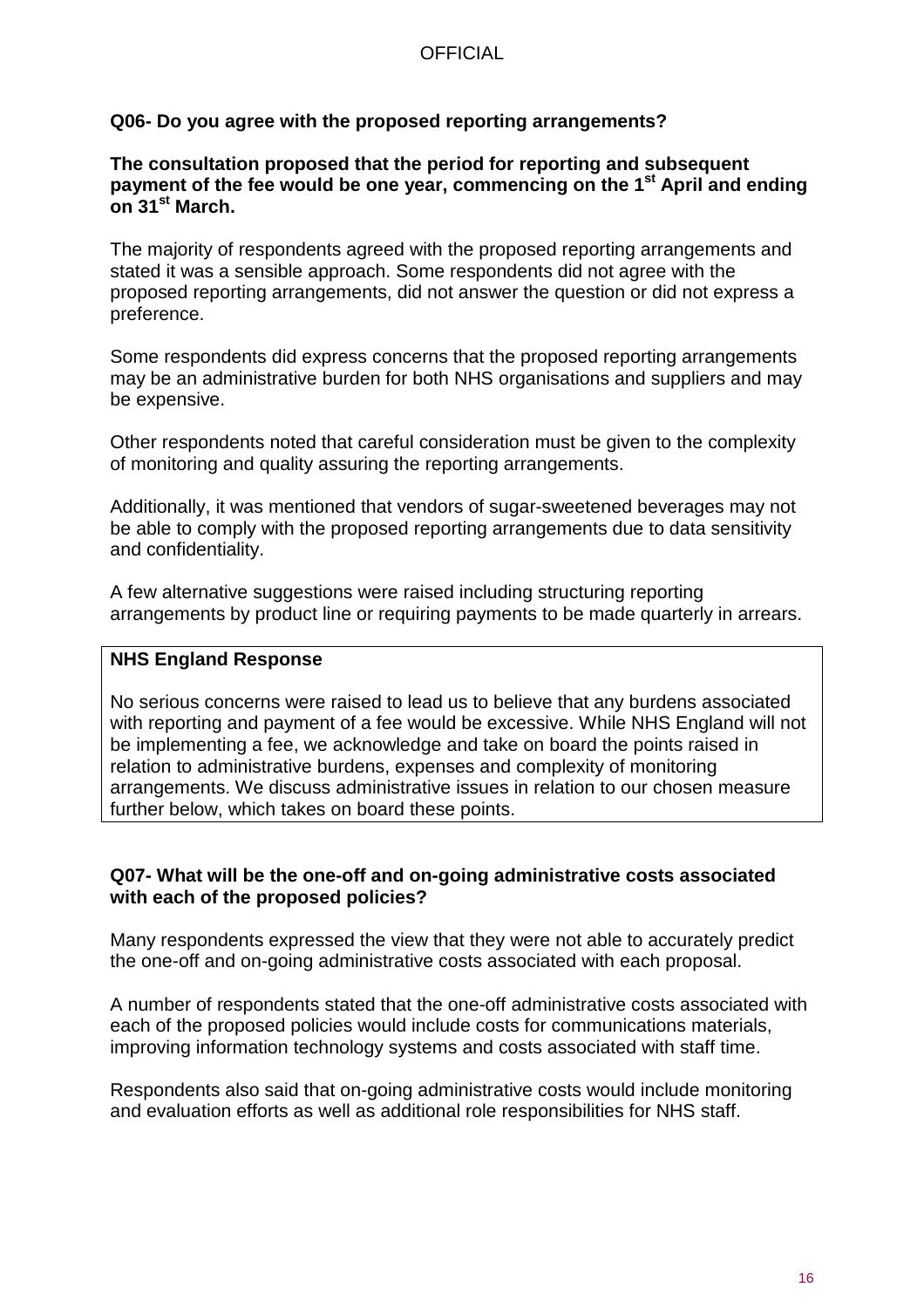Several respondents noted that if a ban on the sale of sugar-sweetened beverages were to be chosen, the administrative costs are anticipated to be minor compared to a fee.

While this is not an administrative burden, some industry respondents suggested they might take account of any revenue impacts in negotiating their concession agreements with trusts.

Other respondents used this opportunity to express their opposition to the fee approach altogether.

## **NHS England Response**

A number of responses noted the areas where costs may be incurred, such as communications and staff time, but the majority of respondents were not able to predict the one-off and on-going administrative costs associated with the proposals. Some responses indicated that a ban would lead to minor costs compared to a fee.

We acknowledge the points raised in relation to one-off and on-going administrative costs associated with each of the proposed policies specifically around implementation, measurement and monitoring requirements. However, in either circumstance, no serious concerns were raised to lead us to believe that any burdens created would be excessive.

We also acknowledge that implementation of any policy will only show measurable effects after some time. Thus, we are aware that any financial impacts on suppliers, and indirectly on trusts, may not become clear for some time. We will continue to monitor these effects prior to the ban commencing on 1 July 2018, and will continue to do so after this date.

#### **Q08- In your view should NHS organisations be required to reinvest the money generated into the health and wellbeing of their staff?**

The vast majority of respondents stated that NHS organisations should be required to reinvest any money generated into the health and wellbeing of their staff.

Respondents stated that reinvesting the money generated into the health and wellbeing of their staff may reduce time lost to staff sickness and absence. Some respondents also stated that reinvesting the money generated into the health and wellbeing of their staff would encourage NHS staff to be role models for patients and visitors.

Other respondents expressed a preference for the money being spent on wider public health initiatives. Some respondents noted that reinvesting the money generated into the health and wellbeing of staff may create a perverse incentive and encourage the sale of sugar-sweetened beverages.

Several detailed suggestions were put forward including NHS England guidelines on how the money can and cannot be spent, as well as using the money to improve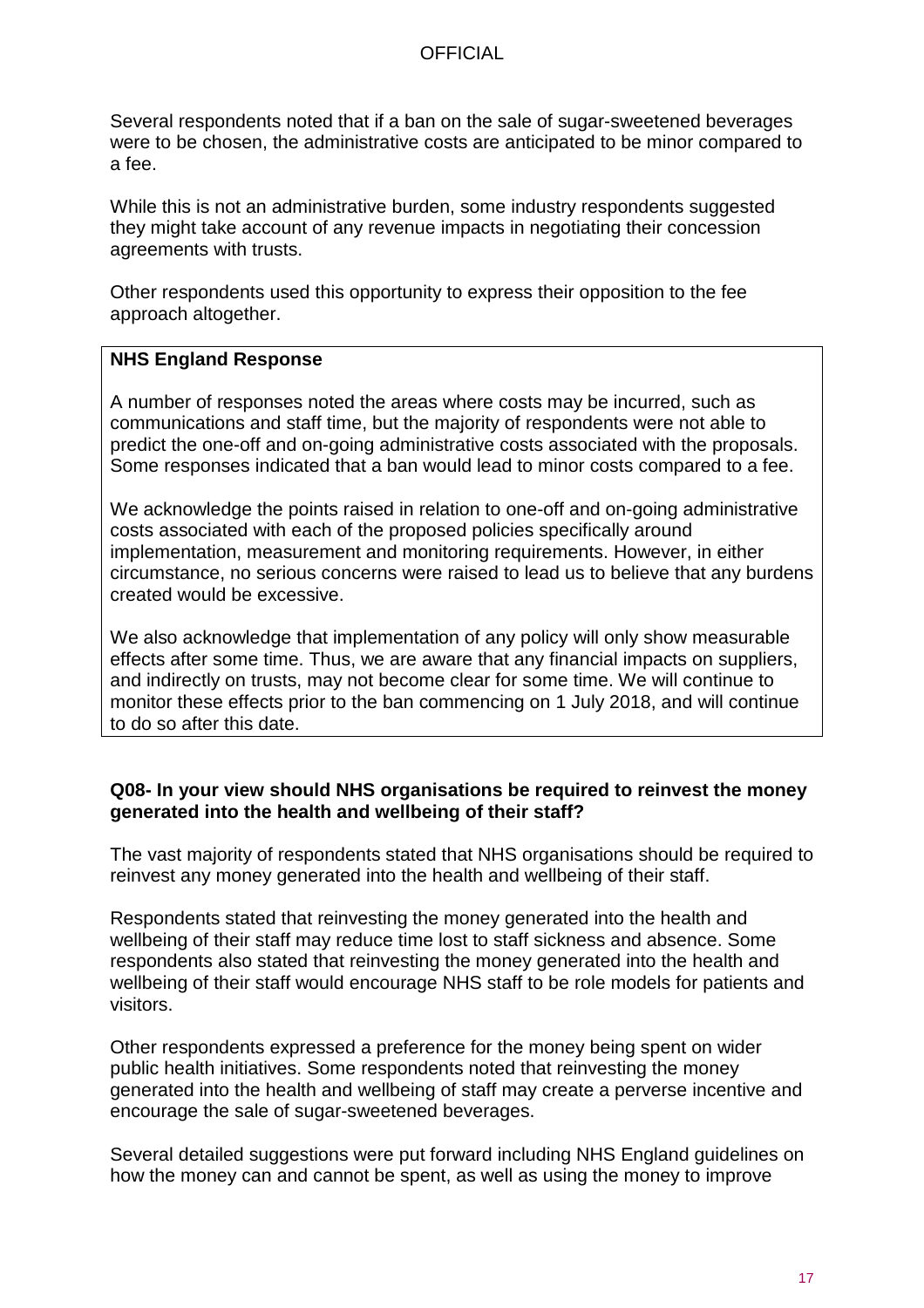patient experience, subsidise healthier food products and gym memberships and increase the availability of drinking water in NHS organisations.

## **NHS England Response**

We thank respondents for their detailed suggestions. As the proposal for a fee to be paid by vendors will not be implemented, there will be no money generated from the chosen policy and therefore no need for reinvestment.

### **Q09- Which of the two policy options proposed would best meet our decisionmaking criteria?**

**The decision making criteria outlined in the consultation were as follows:**

- **How likely the policy is to reduce the volume of sales of sugarsweetened drinks.**
- **How practicable the policy would be to implement.**
- **Any wider impact on the health and wellbeing of NHS staff, patients and visitors**
- **A consistent national approach across NHS providers.**

#### **Ban**

A large number of respondents noted that a ban would best meet our decisionmaking criteria. Reasons for this included that it would be simpler to implement and would send the correct and clear message to staff, patients, visitors and the wider public. It was also noted that a fee may be too difficult to apply consistently across all NHS premises and it may disproportionately burden staff, patients and visitors if the fee were to be passed on to the consumer.

Respondents also noted that a ban would avoid the risk of suppliers raising prices across product ranges or absorbing the cost of the fee in order to continue to sell sugar-sweetened beverages.

Other respondents noted that if a ban were to be the chosen policy option, then alternative beverages must be available for customers.

## **Fee**

Some respondents suggested that a fee would best meet our decision-making criteria. Reasons for this included that this option maintains consumer choice and encourages consumers to choose healthier options. Respondents also noted that this option would not be seen as 'nanny-state' and would also maintain the availability of sugar-sweetened beverages for medical purposes.

Additionally, some respondents highlighted that diet/'healthier' alternatives may not be healthier and that implementing a policy such as this is only one step in tackling obesity.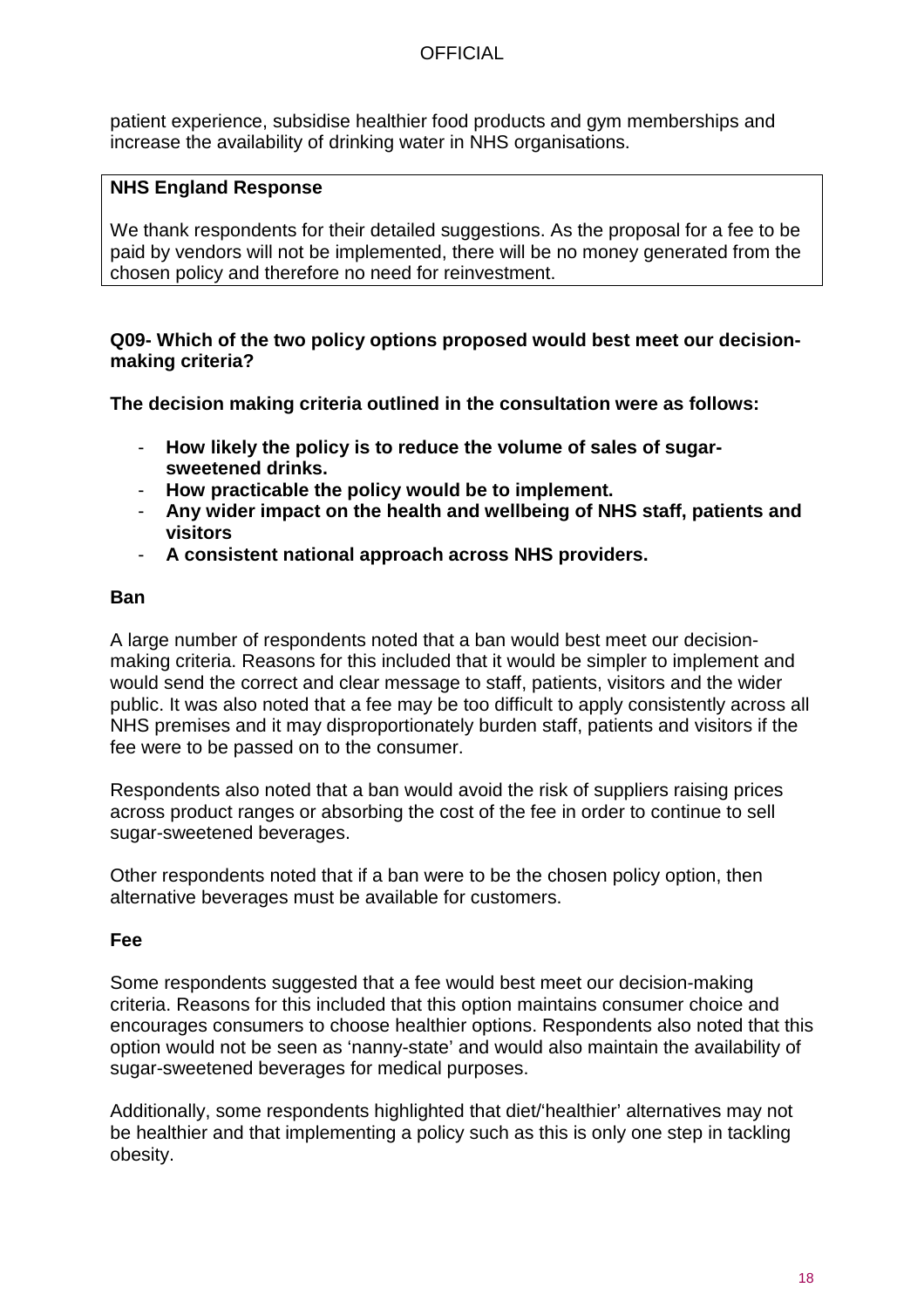## **NHS England Response**

In light of the responses received (Question 09), NHS England considers that a ban would be the more effective of the two options proposed as it would remove sugarsweetened beverages from sale, therefore meeting the principal decision-making criteria of the likely reduction in the volume of sales of sugar-sweetened beverages.

It also better meets the additional decision-making criteria of practicability, wider health impact on staff, patients and visitors, and consistency of approach.

However, as outlined in Section 3 above, in light of what we heard in the consultation NHS England will now proceed with a twin track approach. The first track is a voluntary sales reduction scheme, asking suppliers on NHS premises to commit to:

Reduce the total volume of monthly sugar-sweetened beverage sales per retailer, per NHS outlet, reaching a target of 10% or less of total volume of drinks sales for the whole month of March 2018 and continuing thereafter and in future contracts.

In agreeing to this goal, suppliers will commit to the definition of sugar-sweetened beverages as set out in Annex B and to provide NHS England with quarterly selfreported data. This data should comprise total monthly beverage sales by volume (litres), including the total number of sugar-sweetened beverage sales, on a site-bysite basis; the first data return, which will encompass data from Quarter 2, should be submitted to NHS England by 31 Oct 2017. Data returns will continue on a quarterly basis thereafter.

Secondly, given the need for decisive action, we will also take steps to implement a ban on sales of sugar-sweetened beverages from 1 July 2018. This ban will come into place should the voluntary scheme prove ineffective in achieving sufficient initial sign up by 30 June 2017, or in significantly reducing the volume of sugar-sweetened beverages sold on NHS premises by 31 March 2018. The ban will apply to sales on and by NHS Trusts and NHS Foundation Trusts, and by other retailers and suppliers on NHS Trust/Foundation Trust premises. It will take effect from 1 July 2018 or the later expiry, termination, extension or renewal of the lease, licence, concession agreement or other arrangement under which any existing retailer or supplier currently trades from NHS premises. We will do this by amending the terms of the NHS Standard Contract.

We will therefore consult on changes to the NHS Standard Contract later this year, to introduce the ban as the default if the voluntary scheme does not work. Should the voluntary scheme secure sufficient coverage of suppliers by 30 June 2017 and a subsequent reduction in sales of sugar-sweetened beverages by 31 March 2017, NHS England will in Quarter 1 2018/19 implement a temporary suspension of the ban or remove the ban from the Standard Contract.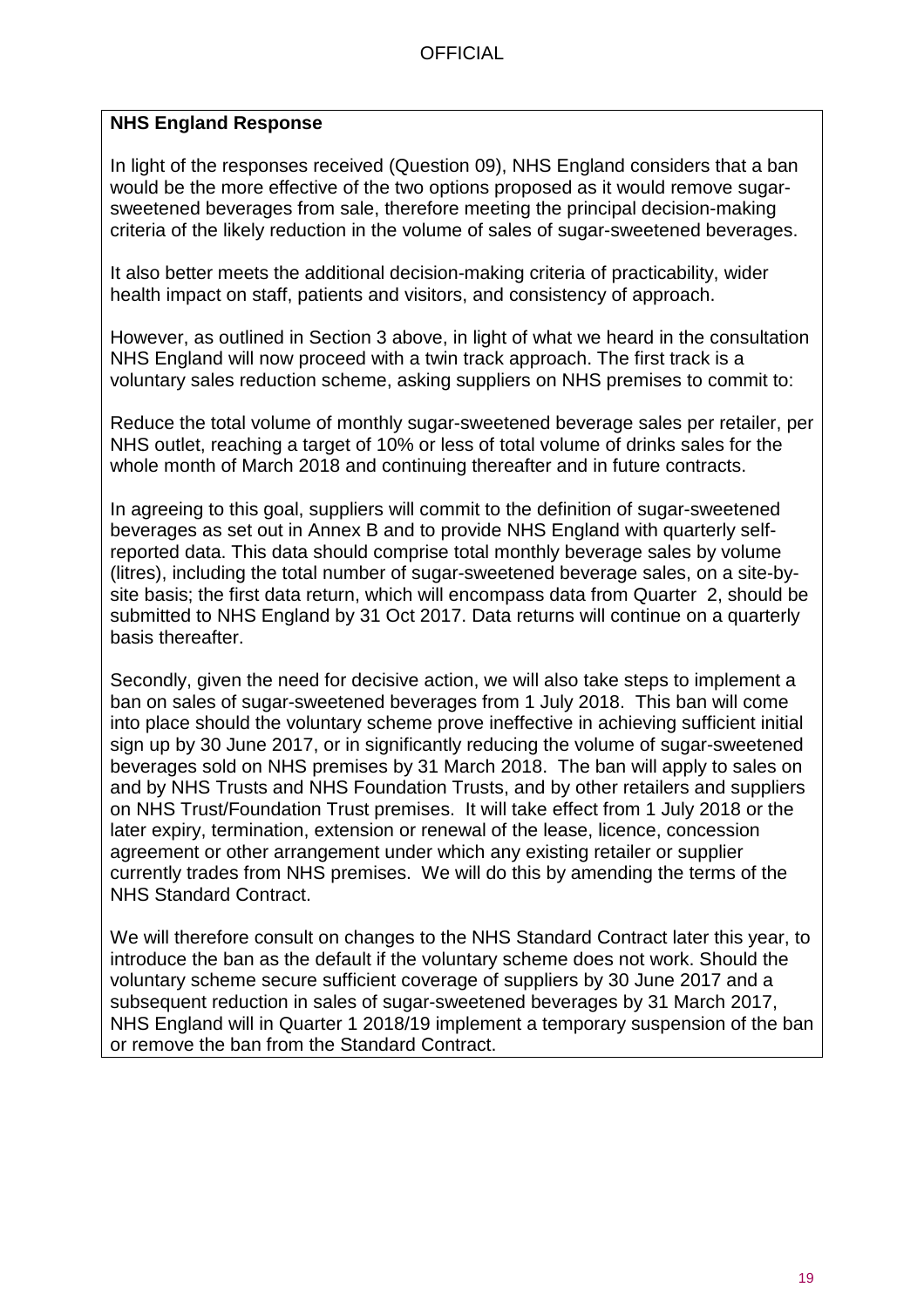#### **Q10- Are there any alternative policies that NHS England could introduce that would meet the decision-making criteria equally well, or better, than those proposed?**

A large number of respondents stated that there are no alternative policies that NHS England could introduce that would meet the decision-making criteria equally well, or better, than those proposed. Other respondents either did not answer the question or were uncertain if there were any alternative policies.

However, some respondents did believe that alternative policies could be introduced to meet the decision-making criteria equally well or better.

Alternative suggestions included: extending the Health and Wellbeing CQUIN targets, "nudge" pricing, a long-term education campaign on healthy eating, improved product labelling or 'traffic light' labelling and introducing voluntary sales reduction targets to reduce the sales of sugar-sweetened beverages.

#### **NHS England Response**

As outlined in Section 3 above, in light of what we heard in the consultation NHS England will now proceed with a twin track approach that will see the introduction of both a voluntary sales reduction scheme, and a ban as the default if sufficient progress to reduce the sales of sugar-sweetened beverages isn't made through the voluntary sales reduction scheme.

The voluntary sales reduction scheme asks suppliers on NHS premises to commit to:

Reduce the total volume of monthly sugar-sweetened beverage sales per retailer, per NHS outlet, reaching a target of 10% or less of total volume of drinks sales for the whole month of March 2018 and continuing thereafter and in future contracts.

In agreeing to this goal, suppliers will commit to the definition of sugar-sweetened beverages as set out in Annex B and to provide NHS England with quarterly selfreported data. This data should comprise total monthly beverage sales by volume (litres), including the total number of sugar-sweetened beverage sales, on a site-bysite basis; the first data return, which will encompass data from Quarter 2, should be submitted to NHS England by 31 Oct 2017. Data returns will continue on a quarterly basis thereafter.

#### **Q11- Do you think that 5g/100ml is the right level for the total added sugar content in a sugar-sweetened beverage?**

**This question concerned the level of sugar content that should be present for a drink to be categorised as a "sugar-sweetened beverage" for the purposes of the proposed measures.**

Many respondents thought that 5g/100ml of total added sugar content in a sugarsweetened beverage is the right level for the total added sugar content in a sugar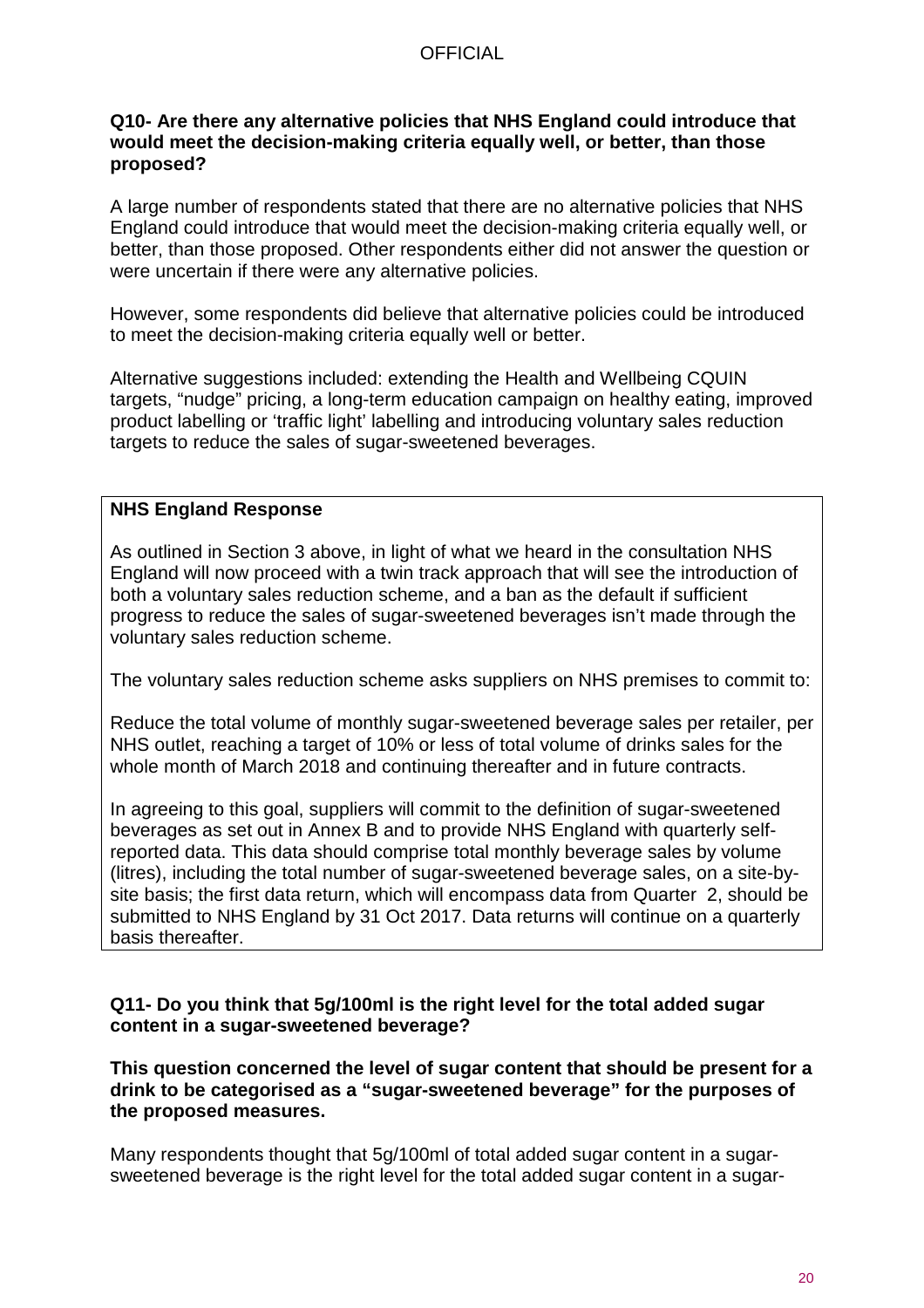sweetened beverage. Respondents cited reasons for this being that it is in line with other government initiatives focusing on sugar.

Some respondents believed the level was either too high or too low. Specifically, some respondents stated that it should be more than 5g/100ml for drinks used for treating certain medical conditions, or that larger drinks should have a lower level of total added sugar.

## **NHS England Response**

Based on the consultation responses which stated that this was the right level and expert nutrition guidance from Public Health England, the policy will apply to sugarsweetened beverages with a total sugar content of 5g/100ml and above. See Annex B for full definitions of sugar.

## **Q12- Do you think we should exclude drinks for treating medical conditions?**

The majority of respondents stated that drinks should be excluded for treating medical conditions. In particular, it was noted that high-sugar drinks for diabetic patients should be excluded. Some respondents also noted that drinks should be excluded if they are used as a 'comfort' treatment to those who are unwell in hospital. Others suggested that these drinks should be excluded for those individuals who have disease-related malnutrition and dysphagia.

In relation to sugar-sweetened beverages being excluded from the policy for diabetics, several respondents responded that this approach is not appropriate as there are several alternative options for diabetic patients. In particular, it was noted that all NHS organisations are equipped with appropriate medical means to treat diabetic individuals, and sugar sweetened beverages are not necessary in these circumstances.

Others stated that drinks for treating medical conditions should not be excluded, or if that a sugar-sweetened beverage is being used to treat a medical condition it must be clinically licensed or prescribed.

## **NHS England Response**

NHS England has carefully considered all of the responses that have raised concerns on whether any new policy should exclude sugar-sweetened beverages for treating medical conditions.

Following the consultation, we took further expert advice on this matter from NHS England's Expert Reference Group on Diabetes Treatment and Care to assist with our assessment of the points raised in these responses.

NHS England acknowledges that beverages with high levels of sugar may be beneficial in raising blood glucose levels for individuals with diabetes where sugar intake is a medical necessity.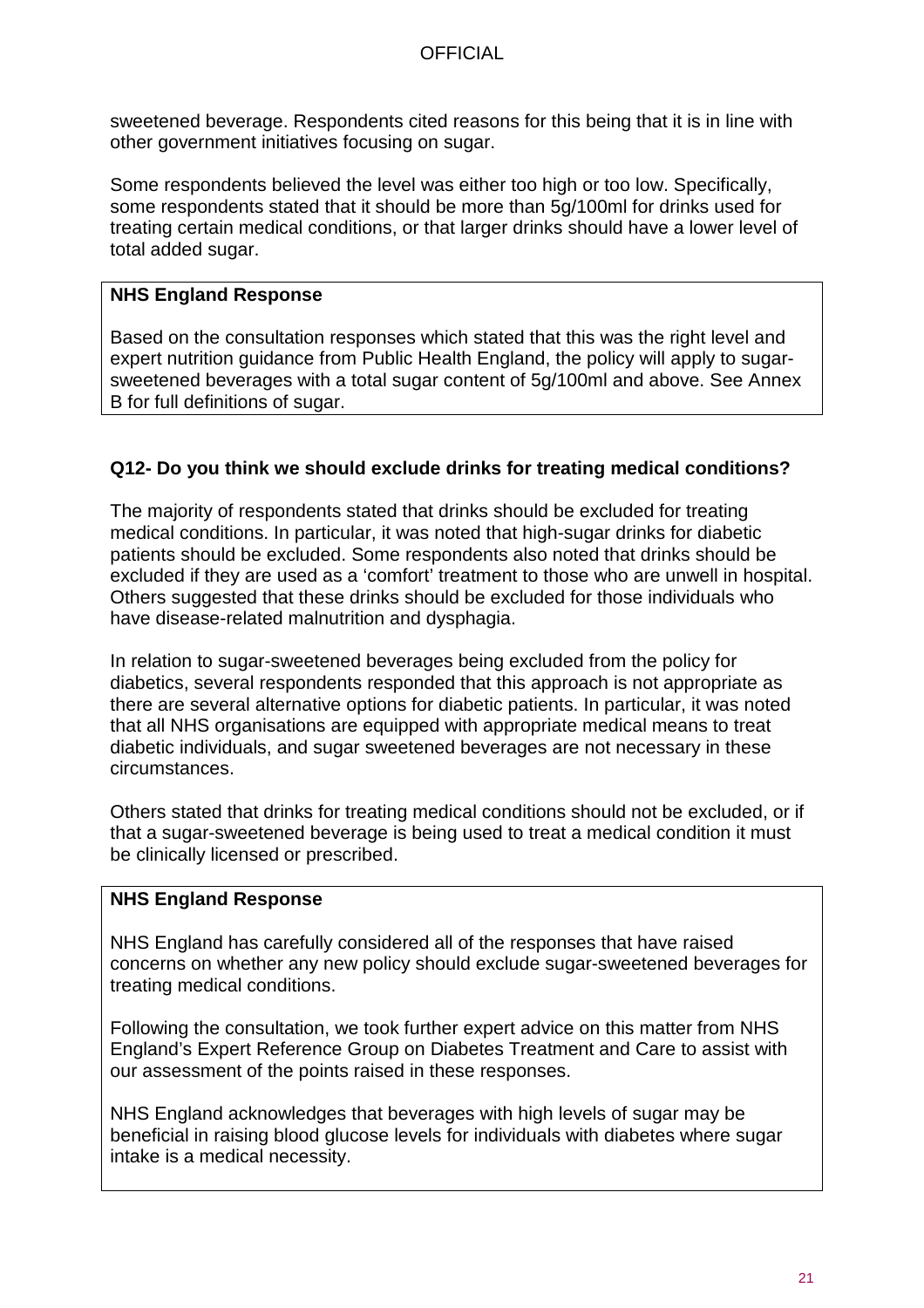Respondents to the consultation noted that sugar-sweetened beverages may be a treatment of choice for some individuals with diabetes during a hypoglycaemic incident; however this was not an overwhelming sentiment in the consultation.

We are aware that this may be a sensitive issue in particular because a policy that reduces the sales of sugar-sweetened beverages may restrict choice for people who prefer to use these products to treat hypoglycaemia.

However, as advised by NHS England's Expert Reference Group on Diabetes Treatment and Care, on the issue of safety, we are reassured that suitable alternatives for the treatment of low blood sugar in people with diabetes, such as dextrose tablets, are universally available in NHS Trusts and NHS Foundation Trusts as other clinical treatments are. We are also unaware of any safety issues having arisen in environments around the world in which similar policies have been introduced. We therefore do not believe that there is a clinical safety issue by either reducing the sales of sugar-sweetened beverages or banning the sale of sugarsweetened beverages.

On the issue of choice, we recognise that the reduction or potential removal of sugarsweetened beverages may reduce the range of preferred treatment options available for purchase in NHS organisations. However, we believe that the overall benefit of achieving a significant reduction in the sales of sugar-sweetened beverages outweighs the possible narrowing of choice.

The possible narrowing of choice will also be mitigated by the wide availability of sugar-sweetened beverages outside of NHS organisations, whose consumption on site will not be affected by this policy.

Therefore we will not be excluding drinks for treating medical conditions.

#### **Q13- Do you think we should exclude the five allowable ingredients to ensure pure fruit products are kept outside the scope of the policy?**

**The five allowable ingredients are:**

- **1. Fruit juices and purees**
- **2. Fruit juice from concentrate**
- **3. Concentrated fruit juice**
- **4. Water-extracted fruit juice**
- **5. Dehydrated fruit juice and powdered fruit juice**

The majority of respondents outlined that the five allowable ingredients should be excluded. The main reasons noted for this were that pure fruit juices have nutritional benefits and contain 'no added sugar'.

Other respondents suggested that even pure fruit juices with no added sugar can have high levels of natural sugar, and careful consideration must be given to the balance between nutritional content and overall sugar content.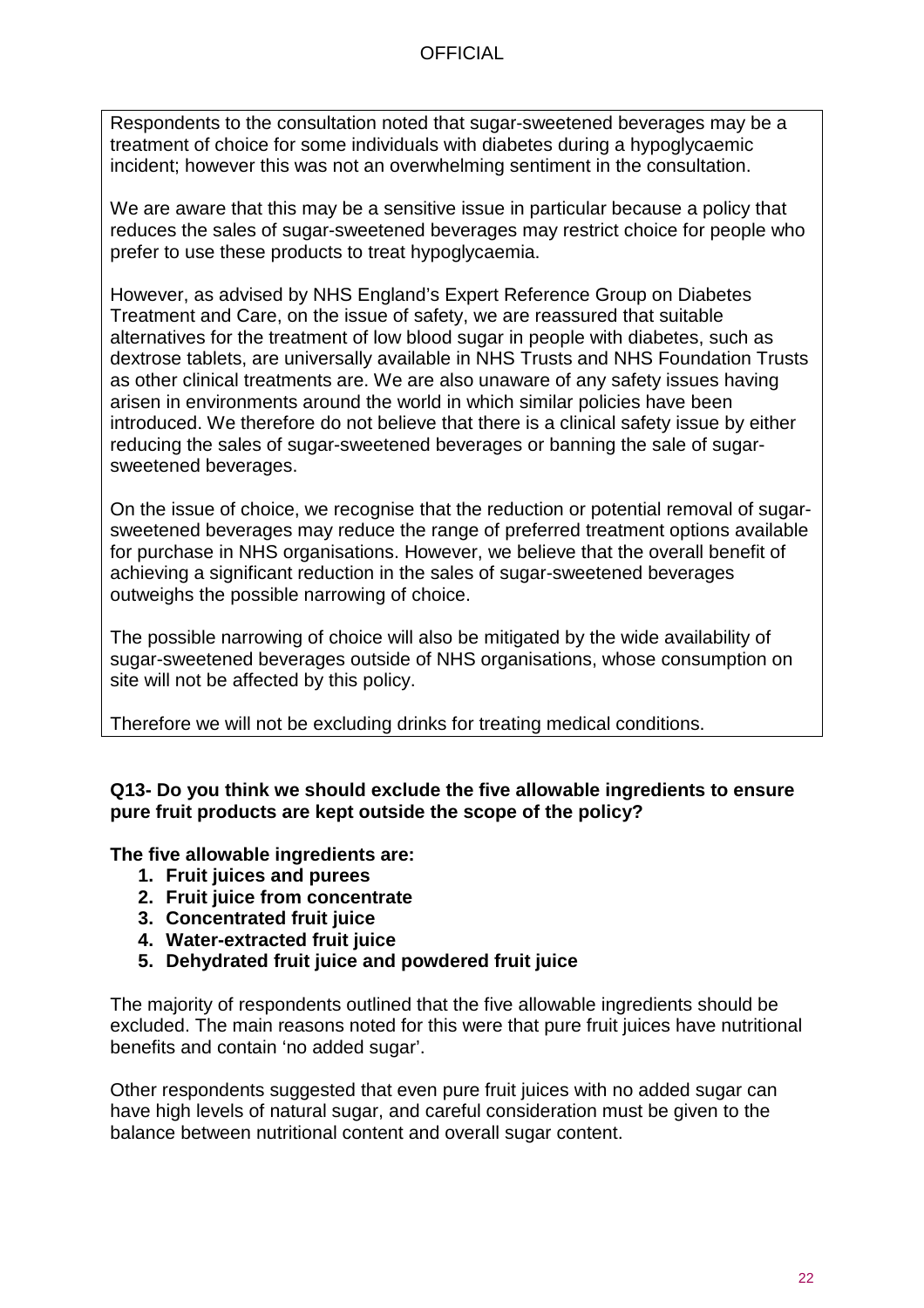## **NHS England Response**

For the purpose of the scope of the policy where the products outlined in the Fruit Juices and Fruit Nectars (England) Regulations 2013 (S.I. 2013/2775) (Annex B) are used to sweeten, the additive will not be considered added sugar for the purposes of the policy. We recognise the nutritional value of these products, as alluded to in the responses to the consultation, and we have decided that they will not be included in the policy.

#### **Q14- Do you think we should include pre-packaged milk-based drinks in the scope of the policy?**

The vast majority of respondents considered that pre-packaged milk-based drinks should be included in the scope of the policy.

Some respondents stated that pre-packaged milk-based products should be excluded from the scope of the policy. Reasons cited included that the dairy in these products provides nutritional benefits and that these products contain naturally occurring sugars. However, several respondents expressed concern over appropriately accounting for the naturally occurring sugars in milk-based products.

Some respondents also suggested that dairy alternatives, such as soy, should not be within the scope of the policy.

### **NHS England Response**

Pre-packaged milk-based drinks include nutritionally beneficial ingredients, however, this point should be carefully considered alongside the fact that flavoured milk-based drinks and milkshakes are often extremely high in total sugar content and these high levels of sugar outweigh the nutritional benefits obtained from pre-packaged milkbased drinks.

As a result of the consultation responses and expert nutritional advice from Public Health England, pre-packaged milk-based drinks will be in scope of the policy if they have a total sugar content of 10g/100ml or more.

#### **Q15- Which approach offers the best way of classifying pre-packaged milkbased drinks?**

**The consultation proposed two approaches. They were:**

- **1. Where a drink contains less than 75% milk and also contains added sugar, with a total a sugar content of 5g/100ml or more, then it will be subject to the policy.**
- **2. Where a drink contains added sugar, with a total sugar content of 10g/100ml or more, then it will be subject to the policy.**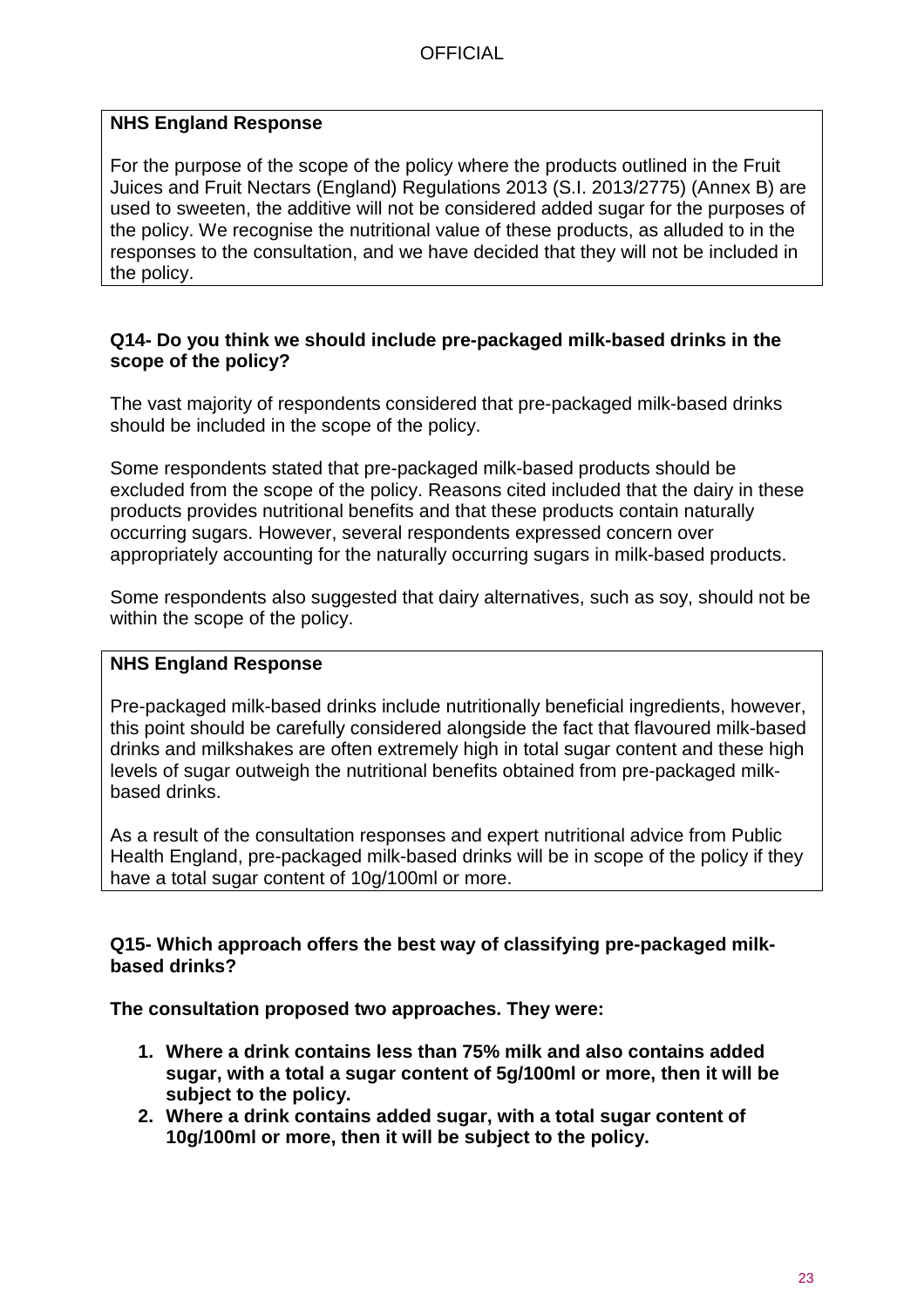Most respondents responded that the best way to classify pre-packaged milk-based drinks was approach 2 (as above). Reasons for this included accounting for the naturally occurring, non-added sugars in the milk based drink.

This second most preferred option was approach 1 (as above).

Other respondents suggested that milk-based drinks should be classified as containing 75% milk or higher.

#### **NHS England Response**

Following the consultation, we took further advice on this matter from Public Health England. As stated in question 14, pre-packaged milk-based drinks will be included in the scope of the policy if they have a total sugar content of 10g/100ml or more.

This approach takes into account the contribution from naturally occurring sugars such as lactose to the total sugar content of milk-based drinks.

However, we are also minded that we must set a minimum milk content to define a milk-based drink. We will be using a minimum milk content of 50%.

This means that if a pre-packaged milk-based drink contains 0-49.99% milk, it will be in scope of the policy if it has a total sugar content of 5g/100ml or more. Products that contains 50-94.99% milk will be in scope of the policy if they have a total sugar content of 10g/100ml or more.

However, a milk-based product will be excluded from the policy if it contains 95% milk or more.

| <b>Milk Content</b> | Total Sugar (grams/100ml) | Included in policy? |
|---------------------|---------------------------|---------------------|
| $0-49.99%$          | 5g/100ml or more          | Yes                 |
| 50-94.99%           | 10g/100ml or more         | Yes                 |
| 95-100%             | -                         | No                  |

#### **Q16- Do the definitions of sugar syrups cover all likely sugar syrups used with hot drinks?**

#### **The definitions of sugar can be found in Annex B.**

The majority of respondents suggested that the definitions of sugar syrups outlined in the consultation cover all likely sugar syrups used with hot drinks.

However, other respondents suggested that cold coffee drinks with sugar syrups should also be included in the scope of the policy.

Additionally, it is worth noting that many respondents expressed the view that they did not feel qualified to answer this question.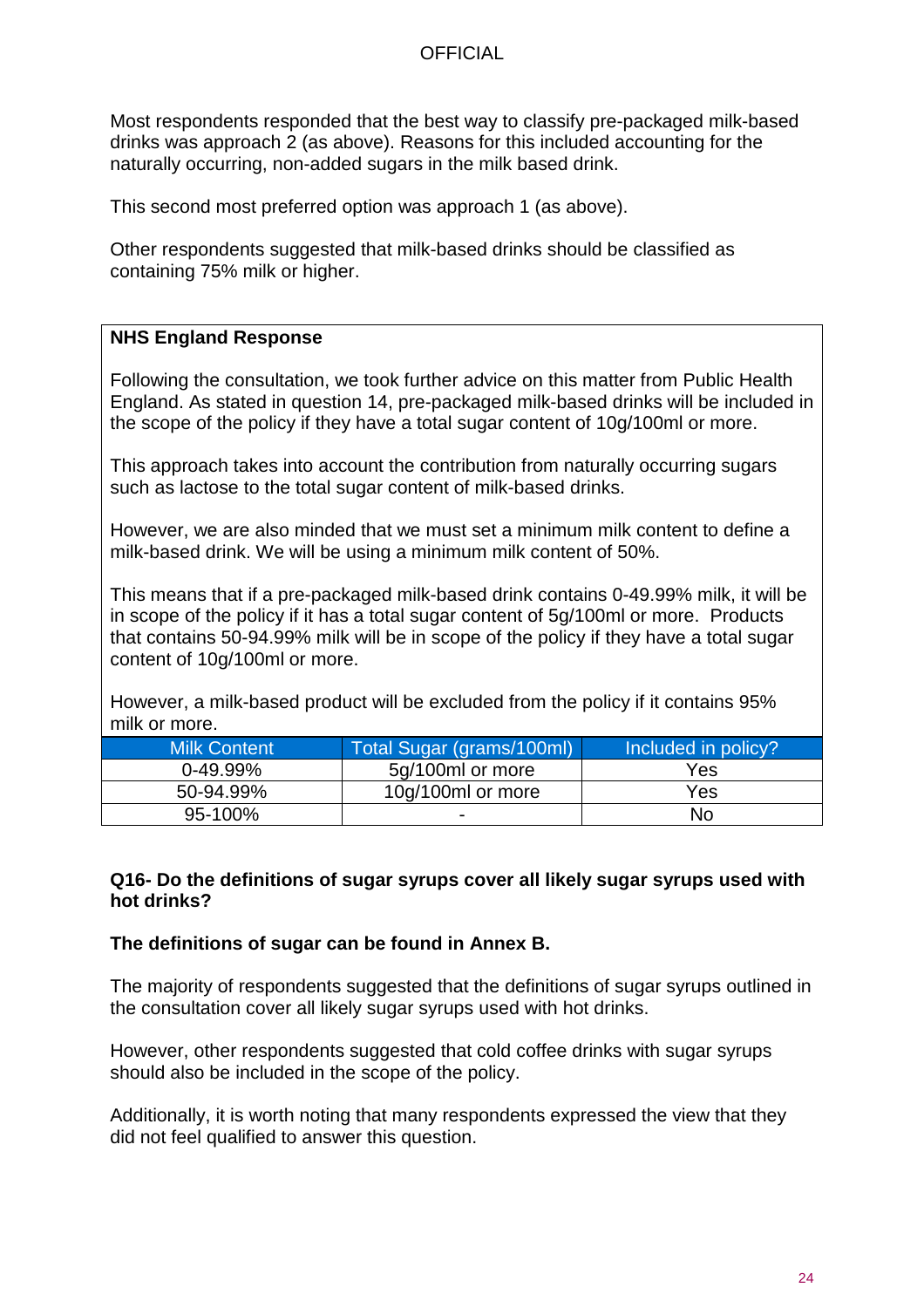## **NHS England Response**

The majority of respondents considered that these definitions were satisfactory. These definitions are also part of formal legislation/regulation and are thus the understood and accepted definitions of sugar syrups.

The policy will also apply to cold drinks with added sugar syrup.

Therefore, we will be using the definitions of sugar syrups outlined in The Specified Sugar Products Regulations 2003 (S.I. 1563). These definitions are the same definitions used in the consultation and can be found in Annex B.

#### **Q17- Do you think that any hot drink with added sugar syrup should be included in the policy?**

The vast majority of respondents stated that any hot drink with added sugar syrup should be included in the policy. Respondents stated that this provided an overall consistency to the policy in an NHS context, but did highlight that this approach would not be consistent with HM Treasury's national sugar levy approach.

Respondents also noted that this approach will require careful consideration as to how it would be monitored.

Other respondents stated that any hot drink with added sugar syrup should be excluded from the policy as individuals do not tend to drink these types of beverages as frequently as other sugar sweetened-beverages, and they may have a 'calming effect' for patients, staff members or visitors in stressful NHS situations.

Some respondents also raised concerns around hot chocolate and chocolate powder and suggested these products also be included within the scope of the policy.

## **NHS England Response**

We are mindful that this approach requires careful monitoring and take on board the responses regarding the effects on individuals.

In light of the responses received, it is our view that any hot drinks with added sugar syrups sold on NHS premises should be included in the policy as these drinks are widely available in coffee outlets on NHS premises and a single 'shot' of sugar syrup can contain several grams of sugar. For example, a typical latte drink with a shot of sugar syrup can contain 28 grams of sugar per serving (a can of Coca-Cola contains 10.6 grams of sugar per serving $^{27}$ ).

As a result, hot drinks with added sugar syrups will be within the scope of the policy. Sugar-free syrups are available as alternatives.

We are also aware that some coffee outlets (and other outlets) also serve other hot and cold milk-based sugar-sweetened beverages, in particular beverages such as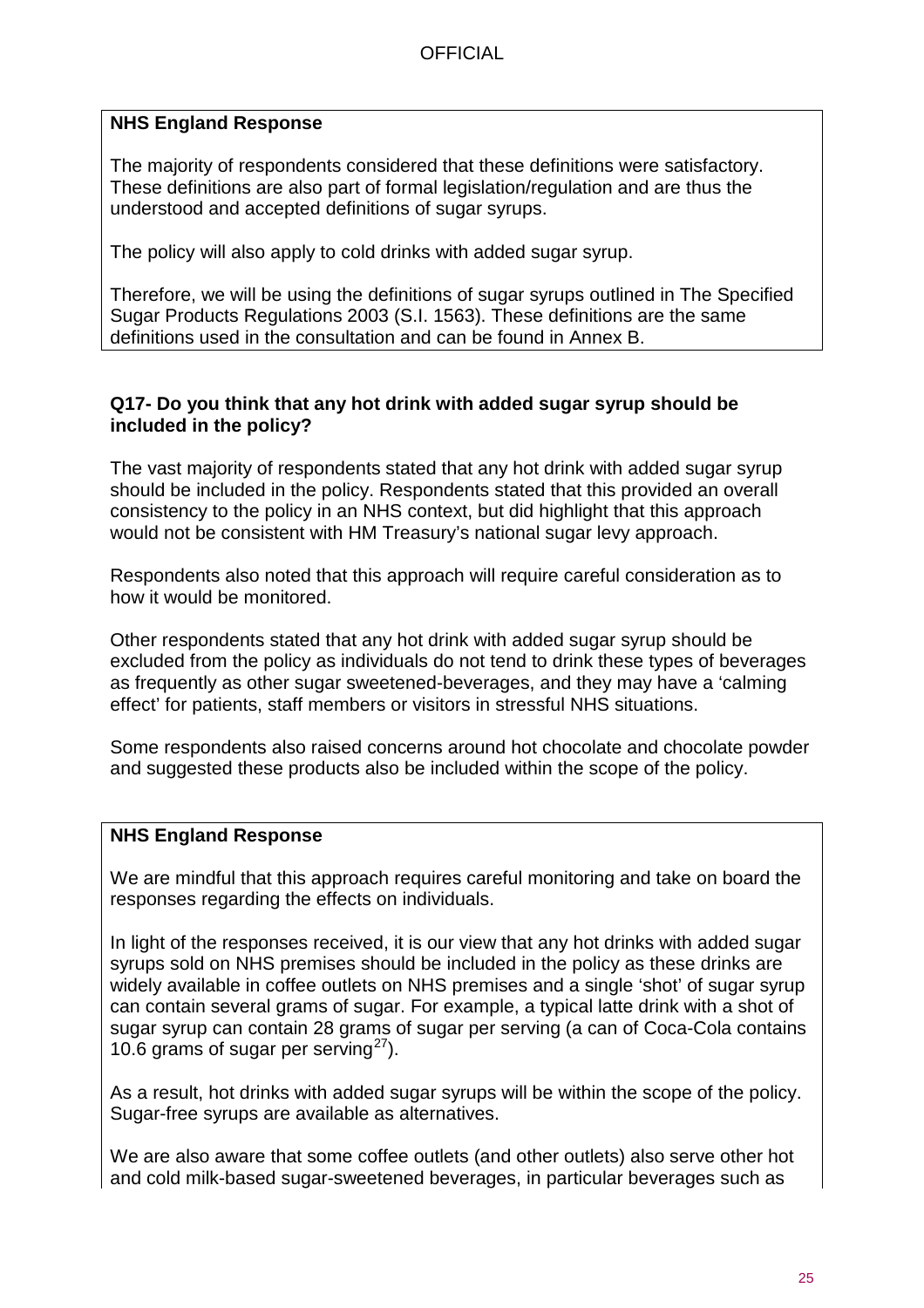hot chocolate, iced coffee or blended coffee drinks. Based on expert nutritional advice from Public Health England, we estimate that on average these products contain 44 grams of sugar per serving.

Therefore, products such as these will be within the scope of the policy in the same way as other milk-based drinks (as classified above).

### **Q18- Do you think that NHS England should set out a timescale over which NHS organisations must achieve full implementation of the policy?**

The vast majority of respondents suggested that NHS England should set out a timescale over which NHS organisations must achieve full implementation of the policy.

Several respondents noted that this timescale should be a sensible period of time and account for the changes that will be required from both NHS organisations and vendors. However a wide range of views on suggested timescales were put forward by respondents ranging from three months to five years.

Many respondents also noted that timescales for implementation will be particularly influenced by existing contracts that NHS organisations have with vendors and that renegotiating contracts before their expiration may take a considerable amount of time. It was also suggested that these negotiations be done on a voluntary basis and not mandated by NHS England.

## **NHS England Response**:

We acknowledge there is need for a sufficient and appropriate amount of time to implement any policy. With this in mind, we will implement a ban on the sale of sugar-sweetened beverages by NHS Trusts and NHS Foundation Trusts themselves with effect from 01 July 2018, and a ban on sales of sugar-sweetened beverages by other retailers and suppliers with effect from 01 July 2018 or the later expiry, termination, extension or renewal of the lease, licence, concession agreement or other arrangement under which any existing retailer or supplier currently trades from NHS premises.

Simultaneously, the timescale for the voluntary sales reduction scheme gives suppliers of sugar-sweetened beverages time to reduce the volume of sugarsweetened beverage sales on NHS premises during 2017-2018. We are therefore proposing an interim measure with targets and timescales as follows:

Reduce the total volume of monthly sugar-sweetened beverage sales per retailer, per NHS outlet, reaching a target of 10% or less of total volume of drinks sales for the whole month of March 2018 and continuing thereafter and in future contracts.

In agreeing to this goal, suppliers will commit to the definition of sugar-sweetened beverages as set out in Annex B and to provide NHS England with quarterly selfreported data. This data should comprise total monthly beverage sales by volume (litres), including the total number of sugar-sweetened beverage sales, on a site-by-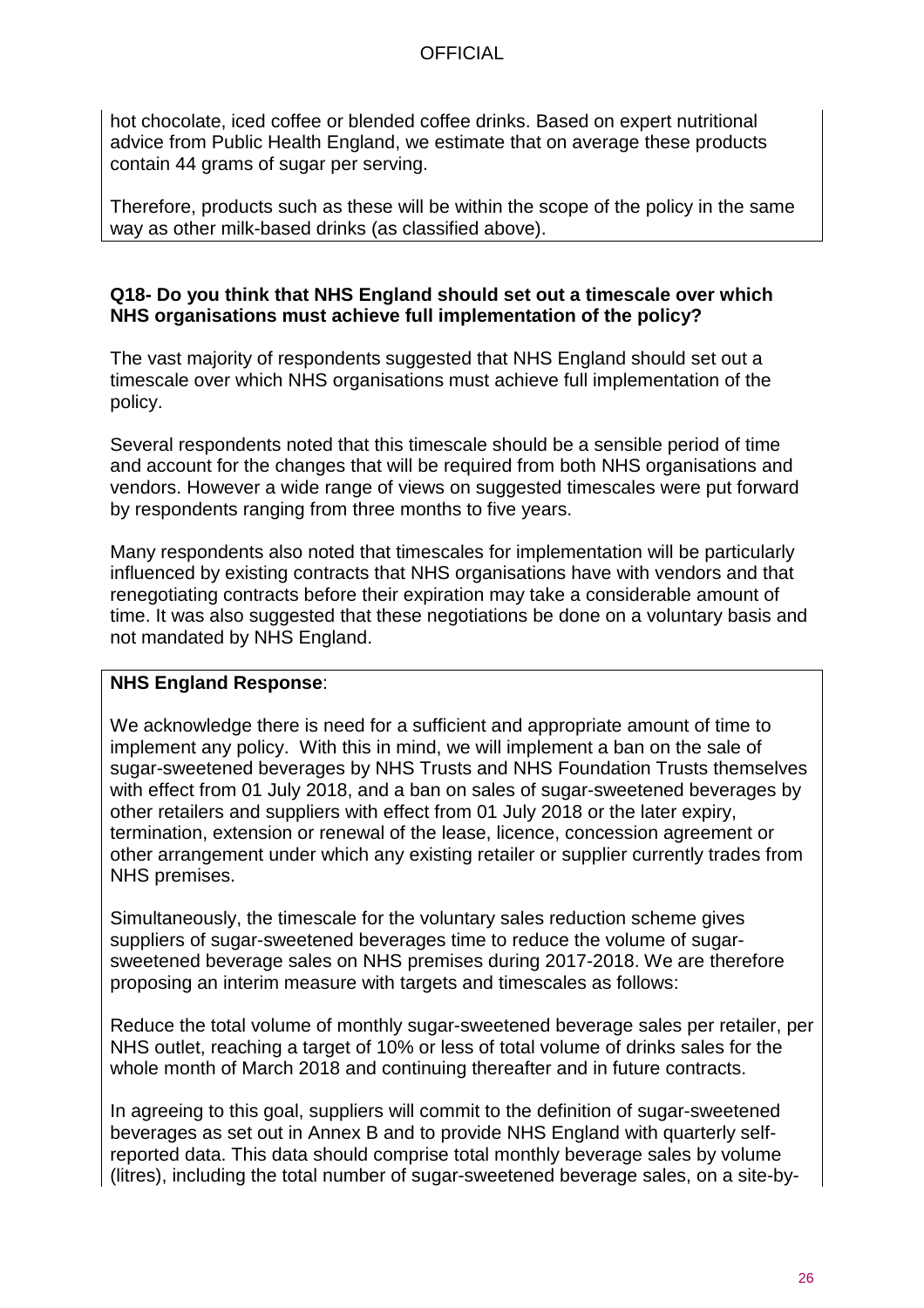site basis; the first data return, which will encompass data from Quarter 2, should be submitted to NHS England by 31 Oct 2017. Data returns will continue on a quarterly basis thereafter.

We are launching this voluntary scheme today and invite all NHS suppliers, including trusts with in-house arrangements, charitable and voluntary sector suppliers to signup with formal confirmation of intent with NHS England by 30 June 2017. Suppliers can sign up by completing and returning the scheme schedule found in Annex C.

#### **Q19- What should be the contractual consequences for Trusts and Foundation Trusts if they fail to achieve full compliance within the agreed timescale?**

Many respondents stated there should be a contractual consequence if full compliance within the agreed timescales is not achieved.

However, there was considerable variation in respondent views as to who should be responsible for the contractual consequence. Some respondents stated that the trust should not be responsible for the contractual consequence and that the vendors should be responsible for the contractual consequence of non-compliance within the agreed timescale.

In terms of the contractual consequence, several respondents suggested it be a monetary fine for either trusts or vendors, or that vendors lose their right to operate in that NHS organisation. It was also noted that any contractual consequence must be significant enough to incentivise compliance by both NHS organisations and vendors.

## **NHS England Response**

We have considered the responses regarding contractual consequences for failure to achieve full compliance within the agreed timescale and determined that there is no consistent view from the respondents on appropriate and effective consequences.

The Standard Contract already sets out a clear process (at General Condition 9) through which a commissioner may require a provider to remedy any breach of a contractual requirement-and this process includes the potential for commissioners to apply a proportionate, locally-determined financial sanction where the provider does not comply with an agreed programme to remedy the breach. We believe that commissioners will be able to use this existing process effectively in situations where a Trust fails to implement the ban properly.

We do not consider that it would be appropriate to try to set, through the Standard Contract, a single nationally-determined financial sanction which would apply to any NHS Trust or NHS Foundation Trust which failed to implement, in a timely fashion, the new requirements relating to the ban. The circumstances of each Trust will be different, particularly in terms of the number of different drinks suppliers they work with and the length of time which their contracts with those suppliers still have to run.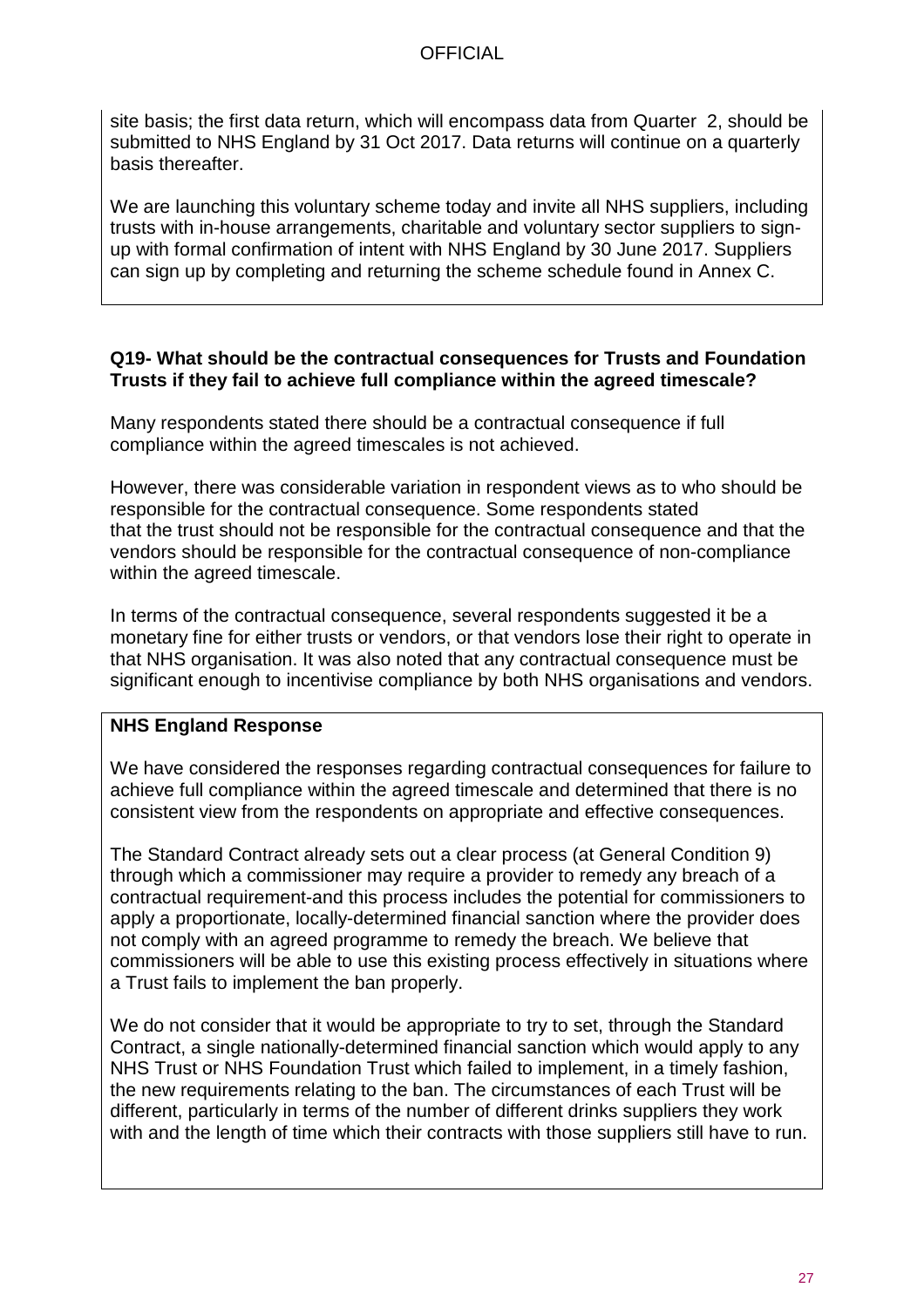The Standard Contract is between the NHS commissioner and the Trust, and it is not, therefore, a vehicle through which financial sanctions can be imposed on a drinks supplier-the drinks supplier is not a party to the Standard Contract. We believe, however, that the arrangements we are proposing will create appropriate financial incentives for suppliers. Under the terms of the Standard Contract, a Trust will not be permitted to sign a new lease or contract, or extend or renew an existing lease or contract, with a drinks supplier, unless that lease or contract gives effect to the ban – so not selling sugar-sweetened beverages will simply become a nonnegotiable part of doing business with the NHS for drinks suppliers.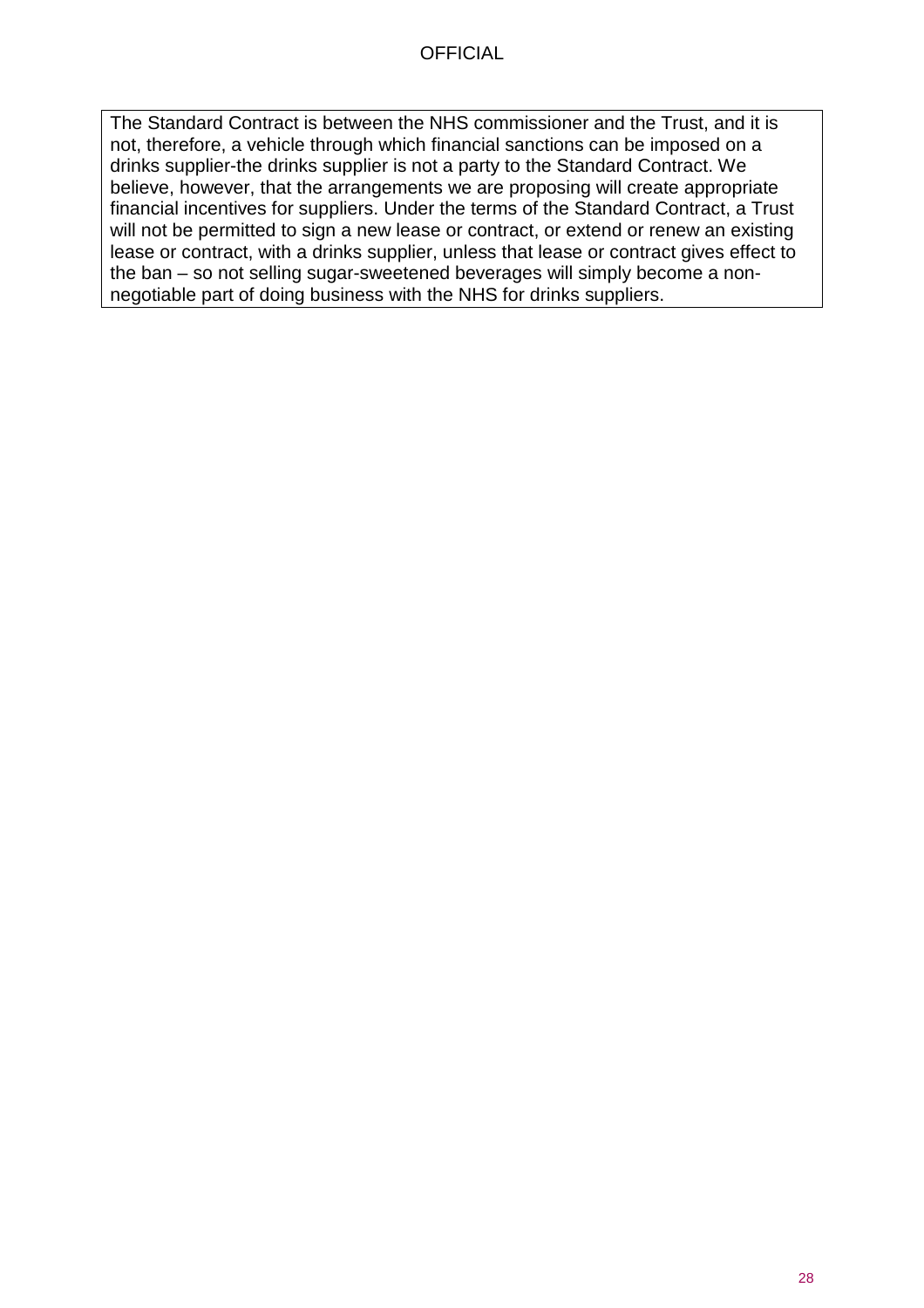# <span id="page-28-0"></span>**6 Annex B: Technical Guidance**

# <span id="page-28-1"></span>**Definition of added sugar[28](#page-37-27)**

|                | <b>Product Name</b>  | <b>Definition</b>                                                                                                                                                                                                                                                                                                                                                                                                                                      |
|----------------|----------------------|--------------------------------------------------------------------------------------------------------------------------------------------------------------------------------------------------------------------------------------------------------------------------------------------------------------------------------------------------------------------------------------------------------------------------------------------------------|
| 1              | Semi- white sugar    | Purified and crystallised sucrose of<br>sound and fair marketable quality with<br>the following characteristics:<br>A. polarisation not less than 99.5 °Z<br>B. invert sugar content not more than<br>0.1 % by weight<br>C. loss on drying not more than 0.1 %                                                                                                                                                                                         |
|                |                      | by weight.                                                                                                                                                                                                                                                                                                                                                                                                                                             |
| $\overline{2}$ | Sugar or white sugar | Purified and crystallised sucrose of<br>sound and fair marketable<br>quality with the following<br>characteristics:<br>A. polarisation not less than 99.7 °Z<br>B. invert sugar content not more than<br>0.04 % by weight<br>C. loss on drying not more than 0.06<br>% by weight<br>D. type of colour not more than nine<br>points determined in accordance with<br>point (a) of Part B.                                                               |
| 3              | Extra-white sugar    | The product having the characteristics<br>referred to in point 2(a), (b) and (c) and<br>in respect of which the total number of<br>points<br>determined according to the<br>provisions of Part B does not exceed<br>eight, and not more than:<br>- four for the colour type,<br>- six for the ash content,<br>three for the colour in solution.                                                                                                        |
| 4              | Sugar solution       | The aqueous solution of sucrose with<br>the following<br>characteristics:<br>A. dry matter not less than 62 % by<br>weight<br>B. invert sugar content (ratio of<br>fructose to dextrose: $(1.0 \pm 0.2)$ not<br>more than 3 % by weight of dry matter<br>C. conductivity ash not more than 0.1<br>% by weight of dry<br>matter, determined in accordance with<br>point (b) of Part B<br>D. colour in solution not more than 45<br><b>ICUMSA units.</b> |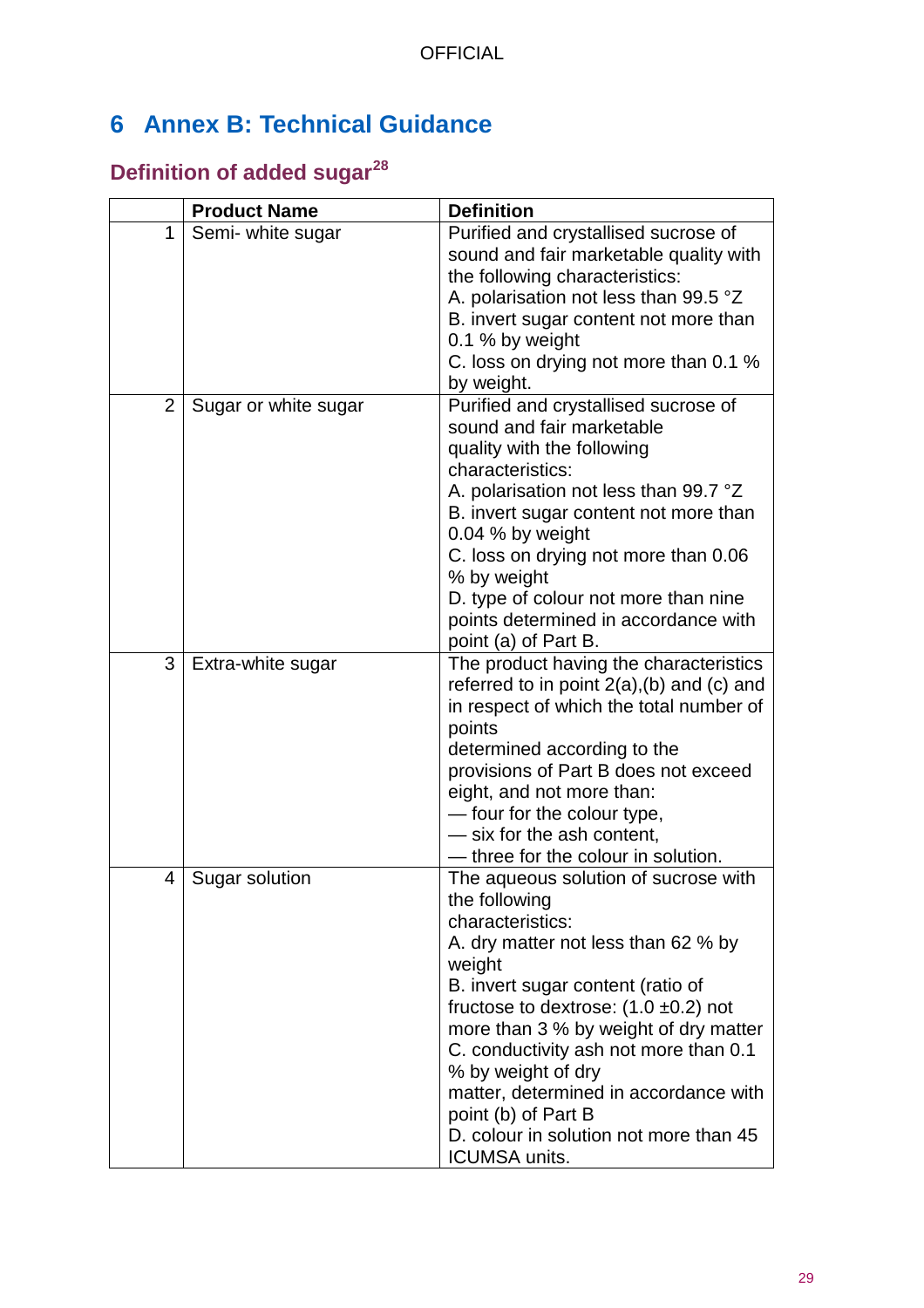| 5 | Invert sugar solution               | The aqueous solution of sucrose<br>partially inverted by hydrolysis, in<br>which the proportion of invert sugar<br>does not<br>predominate, with the following<br>characteristics:<br>A. dry matter not less than 62 % by<br>weight<br>B. invert sugar content ratio of<br>fructose to dextrose $(1.0 \pm 0.1)$<br>C. more than 3 % but not more than<br>50 % by weight of dry matter<br>D. conductivity ash not more than 0.4<br>% by weight of dry matter, determined<br>in accordance with point (b) of Part B. |
|---|-------------------------------------|--------------------------------------------------------------------------------------------------------------------------------------------------------------------------------------------------------------------------------------------------------------------------------------------------------------------------------------------------------------------------------------------------------------------------------------------------------------------------------------------------------------------|
| 6 | Invert sugar syrup                  | The aqueous solution, which has<br>possibly been crystallised, of sucrose<br>that has been partly inverted via<br>hydrolysis, in which the invert sugar<br>content (fructose/dextrose quotient<br>$1.0 \pm 0.1$ , must exceed 50 % by<br>weight of dry matter, but which must<br>otherwise meet the requirements laid<br>down in point $5(a)$ and $(c)$ .                                                                                                                                                          |
| 7 | Glucose syrup                       | The purified and concentrated<br>aqueous solution of nutritive<br>saccharides obtained from starch<br>and/or inulin, with the<br>following characteristics:<br>A. dry matter not less than 70 % by<br>weight<br>B. dextrose equivalent not less than<br>20 % by weight of dry matter and<br>C. expressed as D-glucose<br>D. sulphated ash not more than 1 %<br>by weight of dry matter.                                                                                                                            |
| 8 | Dried glucose syrup                 | Partially dried glucose syrup with at<br>least 93 % by weight of dry matter, but<br>which must otherwise meet the<br>requirements laid down in point 7(b)<br>and $(c)$ .                                                                                                                                                                                                                                                                                                                                           |
| 9 | Dextrose or dextrose<br>monohydrate | Purified and crystallised D-glucose<br>containing one molecule of water of<br>crystallisation, with the following<br>characteristics:<br>A. dextrose (D-glucose) not less than<br>99.5 % by weight of dry matter<br>B. dry matter not less than 90 % by<br>weight<br>C. sulphated ash not more than 0.25                                                                                                                                                                                                           |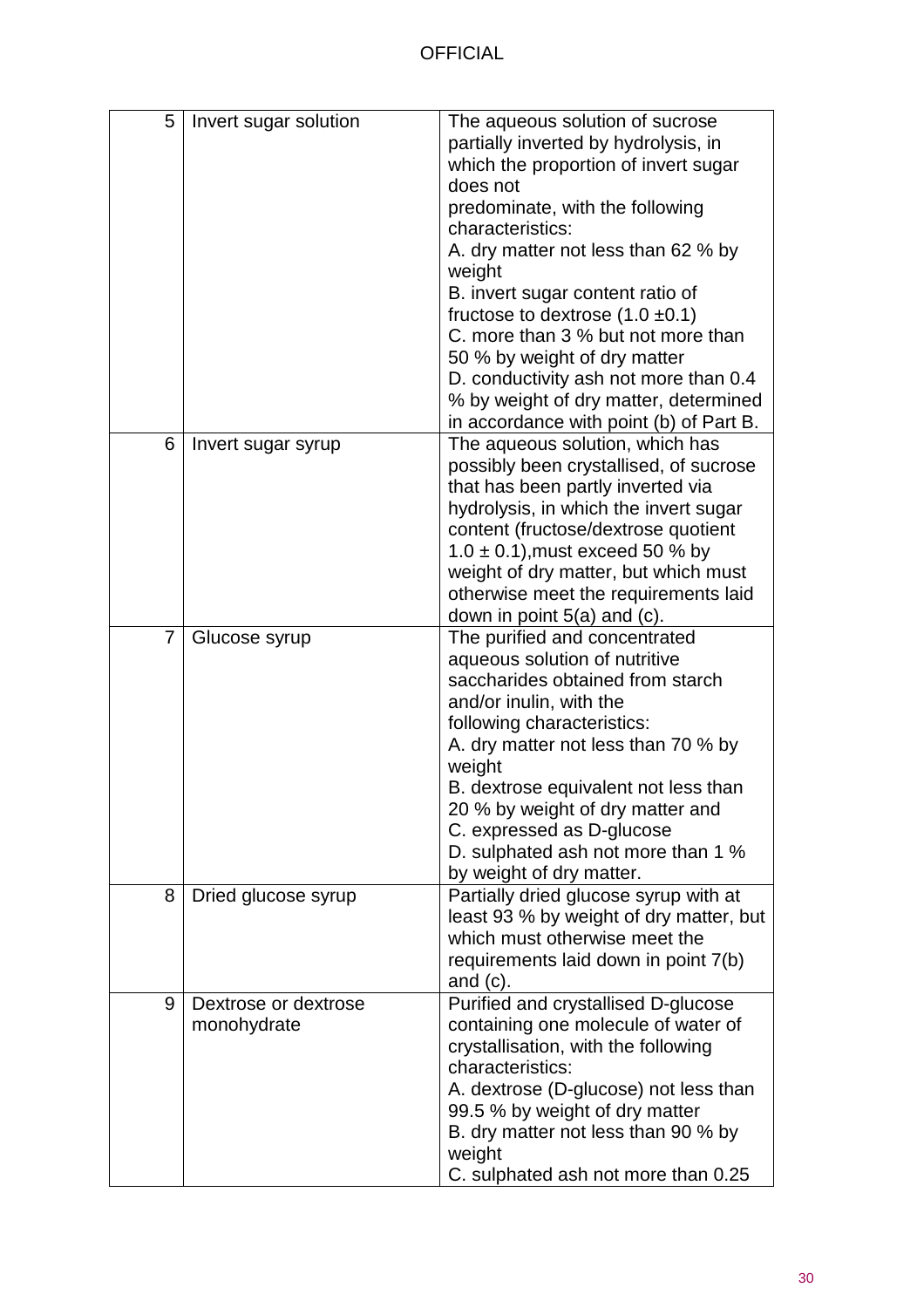|    |                                   | % by weight of dry matter.                                                                                                                                                                                                                                                                                     |
|----|-----------------------------------|----------------------------------------------------------------------------------------------------------------------------------------------------------------------------------------------------------------------------------------------------------------------------------------------------------------|
|    |                                   |                                                                                                                                                                                                                                                                                                                |
| 10 | Dextrose or dextrose<br>anhydrous | Purified and crystallised D-glucose not<br>containing water of crystallisation, with<br>at least 98 % by weight of dry matter,<br>but<br>which must otherwise meet the<br>requirements laid down in point 9(a)<br>and $(c)$ .                                                                                  |
| 11 | Fructose                          | Purified crystallised D-fructose with<br>the following characteristics:<br>• fructose content 98 % minimum<br>• glucose content 0.5 % maximum<br>• loss on drying not more than 0.5 %<br>by weight<br>• conductivity ash not more than 0.1<br>% by weight determined in<br>accordance with point (b) of Part B |

# <span id="page-30-0"></span>**Definition of fruit juices- The Fruit Juices and Fruit Nectars Regulations 2013 (Schedules 2-7)[29](#page-37-28)**

|                | <b>Schedule   Product Name</b> | <b>Specification</b>                    |
|----------------|--------------------------------|-----------------------------------------|
| $\overline{2}$ | <b>Fruit Juice</b>             | 1. Fruit juice is the fermentable but   |
|                |                                | unfermented product obtained from       |
|                |                                | the edible part of fruit which is       |
|                |                                | sound, ripe and fresh or preserved      |
|                |                                | by chilling or freezing of one or more  |
|                |                                | kinds mixed together having the         |
|                |                                | characteristic colour, flavour and      |
|                |                                | taste typical of the juice of the fruit |
|                |                                | from                                    |
|                |                                | which it comes.                         |
|                |                                | 2. As well as the product mentioned     |
|                |                                | in paragraph 1, and without             |
|                |                                | prejudice to entries numbers 4 and      |
|                |                                | 7 of Schedule 11, the fruit juice may   |
|                |                                | contain any of                          |
|                |                                | the following-                          |
|                |                                | (a) an authorised additional            |
|                |                                | ingredient;                             |
|                |                                | (b) an authorised additional            |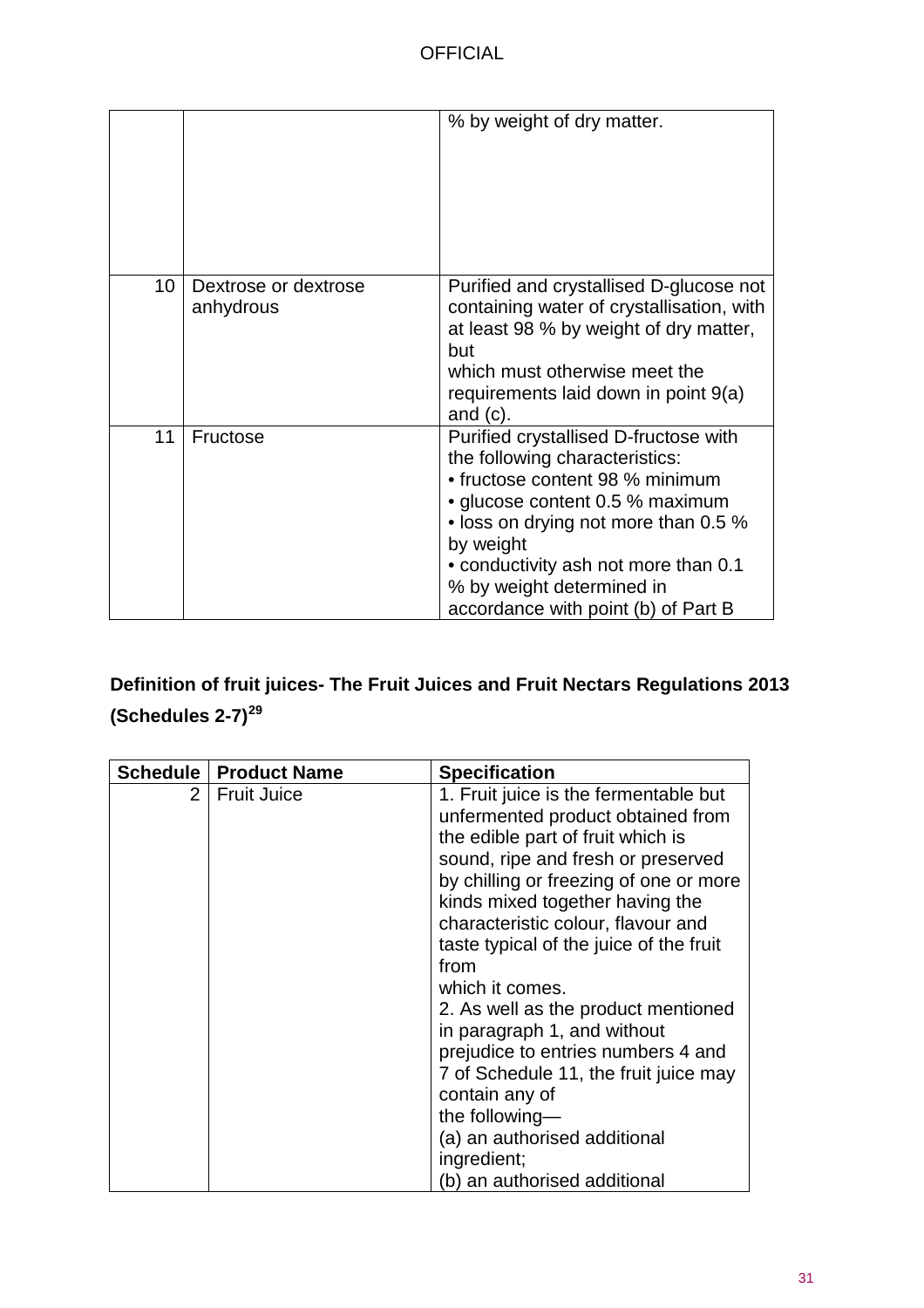|   |                  | substance;                              |
|---|------------------|-----------------------------------------|
|   |                  | (c) restored flavour, pulp and cells    |
|   |                  |                                         |
|   |                  | (or any                                 |
|   |                  | one or more of them) obtained by        |
|   |                  | suitable                                |
|   |                  | physical means from the same            |
|   |                  | species of                              |
|   |                  | fruit;                                  |
|   |                  | (d) in the case of grape juice,         |
|   |                  | restored salts of tartaric acids; and   |
|   |                  | (e) in the case of tomato juice, salt,  |
|   |                  | spices                                  |
|   |                  | and aromatic herbs.                     |
|   |                  | 3. In the case of citrus fruits, except |
|   |                  | for lime, the fruit juice must come     |
|   |                  | from the endocarp.                      |
|   |                  | 4. In the case of lime juice, the fruit |
|   |                  | juice must come from the endocarp       |
|   |                  | or the whole fruit.                     |
|   |                  | 5. Where a juice is processed from      |
|   |                  | a fruit with pips, seeds and peel,      |
|   |                  | parts or components of pips, seeds      |
|   |                  | and peel must not be incorporated       |
|   |                  | in the                                  |
|   |                  | juice.                                  |
|   |                  | 6. Paragraph 5 does not apply in a      |
|   |                  | case where parts or components of       |
|   |                  | pips, seeds and peel cannot be          |
|   |                  | removed by good manufacturing           |
|   |                  | practices.                              |
|   |                  | 7. Fruit juice may be mixed with fruit  |
|   |                  | purée in the production of the fruit    |
|   |                  | juice.                                  |
|   |                  | 8. No treatment, except for an          |
|   |                  | authorised treatment, may be used       |
|   |                  | in the manufacture of a fruit juice.    |
|   |                  | 9. The Brix level of the product must   |
|   |                  | be the Brix level of the juice as       |
|   |                  | extracted from the fruit and must not   |
|   |                  | be modified, except by blending with    |
|   |                  | the juice of the same species of        |
|   |                  | fruit.                                  |
| 3 | Fruit juice from | 1. Fruit juice from concentrate is the  |
|   | concentrate      | product obtained by reconstituting      |
|   |                  | concentrated fruit juice with potable   |
|   |                  | water that meets the criteria set out   |
|   |                  | in Council Directive 98/83/EC.          |
|   |                  | 2. In a case where a fruit juice from   |
|   |                  | concentrate is manufactured from a      |
|   |                  | fruit specified in column 2 of          |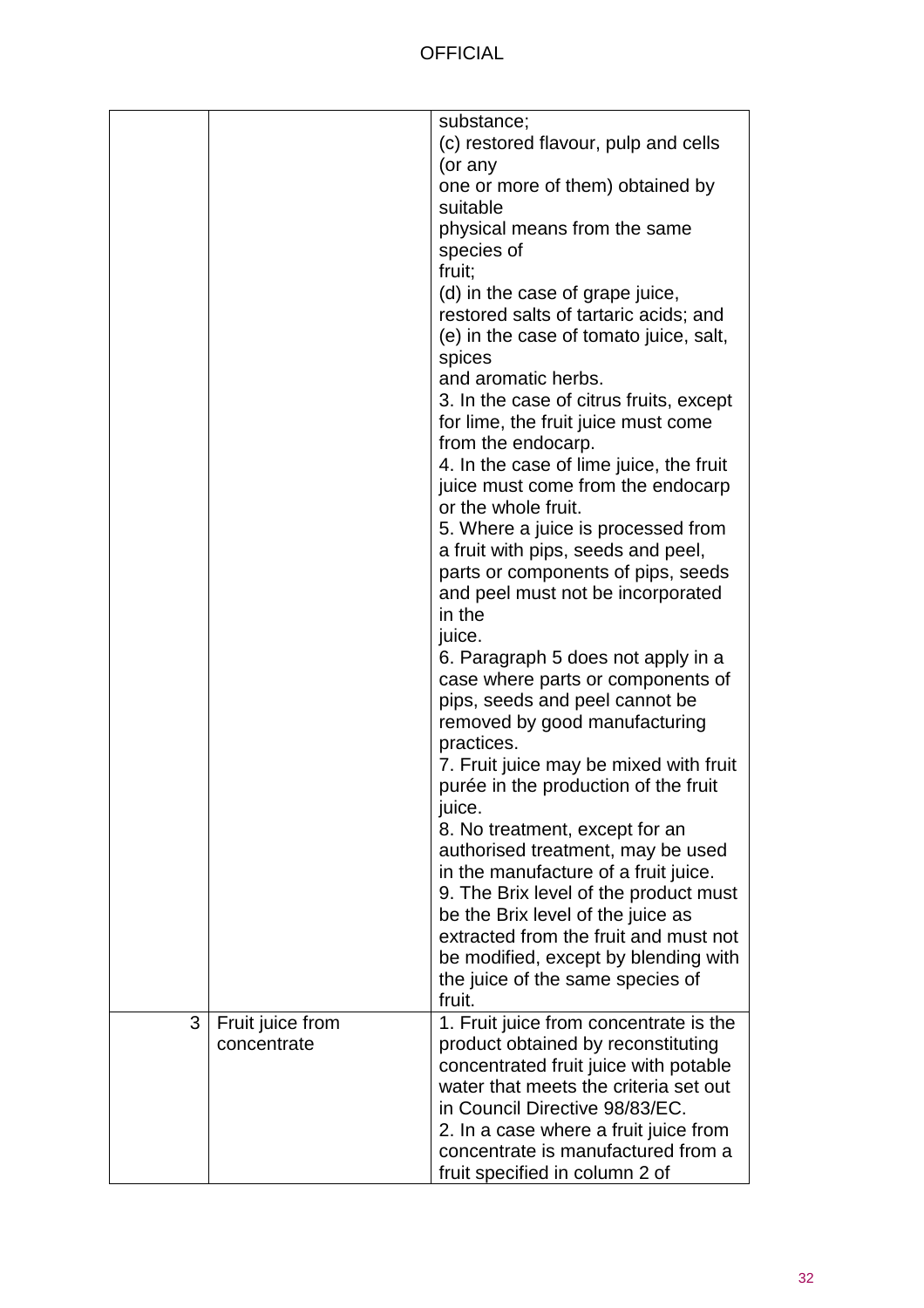|  | Schedule 13, the soluble solids         |
|--|-----------------------------------------|
|  | content of the finished product must    |
|  | have a Brix level of at least           |
|  | the level specified in the              |
|  | corresponding entry in column 3 of      |
|  | that Schedule, as read together with    |
|  | the Notes to that Schedule.             |
|  | 3. In a case where a fruit juice from   |
|  | concentrate is manufactured from a      |
|  | fruit that is not specified in column 2 |
|  | of Schedule 13, the soluble solids      |
|  | content of the finished product must    |
|  | have a Brix level of the juice as       |
|  | extracted from the fruit used to        |
|  | make the concentrate.                   |
|  | 4. The product must be prepared by      |
|  | suitable processes that maintain the    |
|  | essential physical, chemical,           |
|  | organoleptical and nutritional          |
|  | characteristics of an average type of   |
|  | juice of the fruit from which it comes. |
|  | 5. In the production of the product,    |
|  | concentrated fruit juice, or both fruit |
|  | juice and concentrated fruit juice,     |
|  | may be mixed with-                      |
|  | (a) fruit purée;                        |
|  | (b) concentrated fruit purée; or        |
|  | (c) both fruit purée and concentrated   |
|  | fruit                                   |
|  | purée.                                  |
|  | 6. As well as the ingredients           |
|  | mentioned in                            |
|  | paragraphs 1 and 5, the product         |
|  | may contain any                         |
|  | of the following-                       |
|  | (d) an authorised additional            |
|  | ingredient;                             |
|  | (e) an authorised additional            |
|  | substance;                              |
|  | (f) restored flavour, pulp and cells    |
|  | (or any                                 |
|  | one or more of them) obtained by        |
|  | suitable                                |
|  | physical means from the same            |
|  | species of                              |
|  | fruit; and                              |
|  | (d) in the case of tomato juice from    |
|  | concentrate, salt, spices and           |
|  | aromatic                                |
|  | herbs.                                  |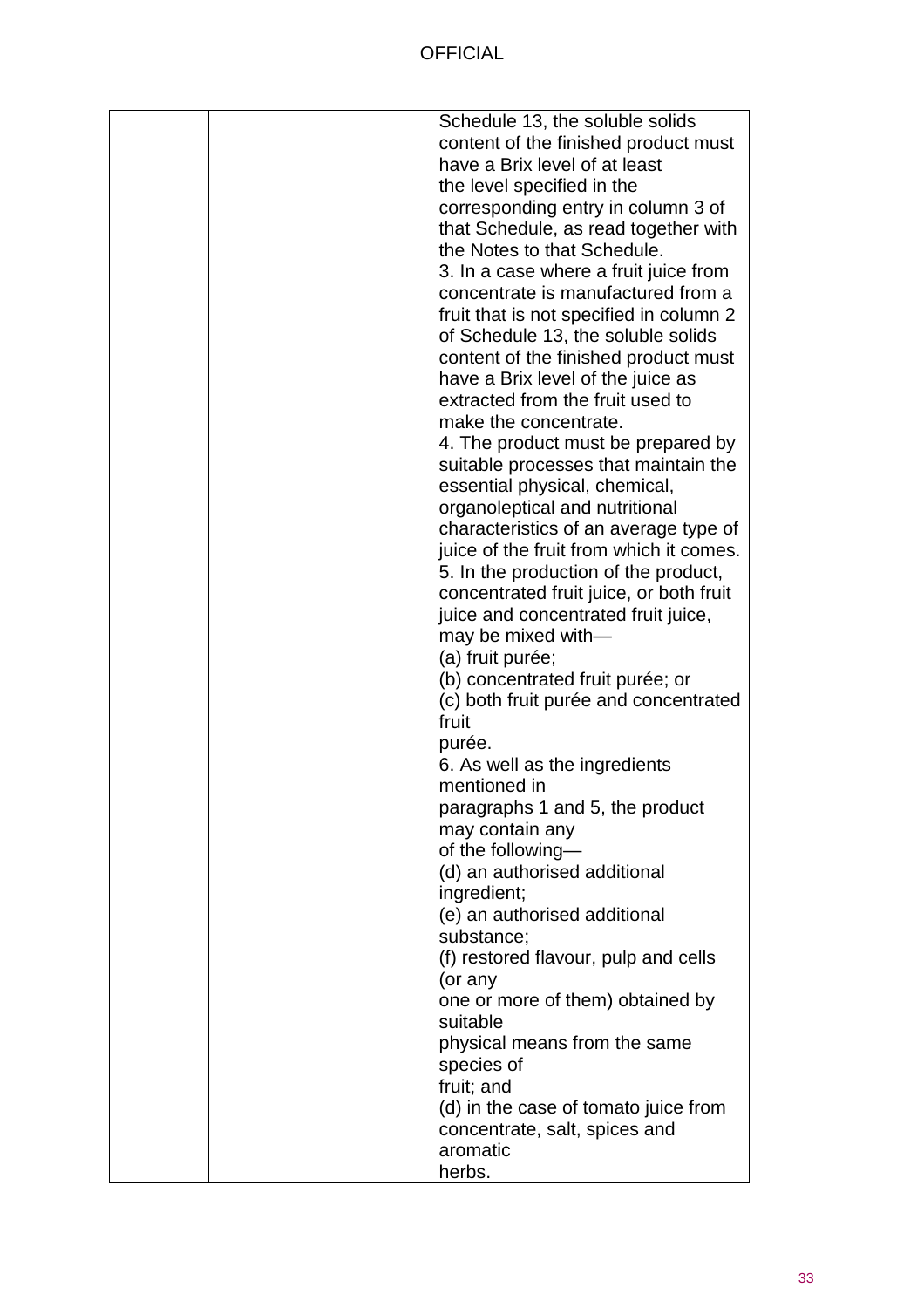|   |                          | 7. No treatment, except for an<br>authorised treatment, may be used<br>in the manufacture of a product.<br>8. Any reference to a Brix level in<br>this Schedule is a reference to the<br>Brix level of a juice exclusive of the<br>soluble solids of any added optional<br>ingredients and additives.                                                                                                                                                                                                                                                                                                                                                                                                                                                                          |
|---|--------------------------|--------------------------------------------------------------------------------------------------------------------------------------------------------------------------------------------------------------------------------------------------------------------------------------------------------------------------------------------------------------------------------------------------------------------------------------------------------------------------------------------------------------------------------------------------------------------------------------------------------------------------------------------------------------------------------------------------------------------------------------------------------------------------------|
| 4 | Concentrated fruit juice | 1. Concentrated fruit juice is the<br>product obtained from fruit juice of<br>one or more fruit species by the<br>physical removal of a specific<br>proportion of its water content.<br>2. Where the product is intended for<br>direct<br>consumption, the proportion of<br>water content removed must be at<br>least 50%.<br>3. As well as the ingredients<br>mentioned in<br>paragraph 1, the product may<br>contain any of the following-<br>a. an authorised additional<br>ingredient;<br>b. an authorised additional<br>substance; and<br>c. restored flavour, pulp and cells (or<br>any<br>one or more of them) obtained by<br>suitable<br>physical means from the same<br>species of<br>truit.<br>4.4. No treatment, except for an<br>authorised treatment, may be used |
| 5 | Water extracted fruit    | in the manufacture of a product.<br>1. Water extracted fruit juice is the                                                                                                                                                                                                                                                                                                                                                                                                                                                                                                                                                                                                                                                                                                      |
|   | juice                    | product obtained by diffusion with<br>water of $-$<br>(a) pulpy whole fruit whose juice<br>cannot be<br>extracted by any physical means; or<br>(b) dehydrated whole fruit.<br>2. As well as the ingredients<br>mentioned in<br>paragraph 1, the product may<br>contain either, or both, of the<br>following-<br>(a) an authorised additional<br>ingredient; and                                                                                                                                                                                                                                                                                                                                                                                                                |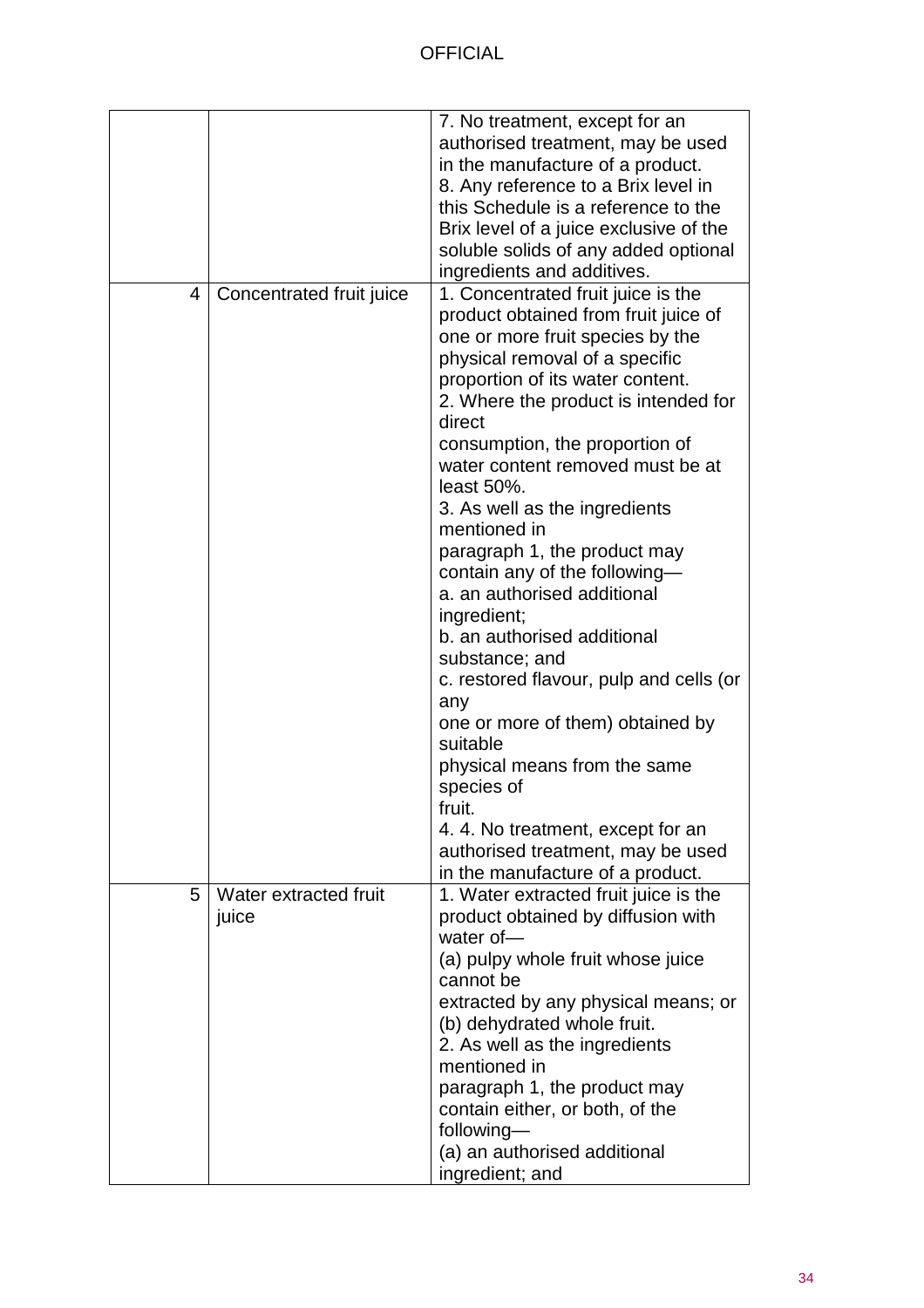|                |                                                    | (b) an authorised additional<br>substance.<br>3. No treatment, except for an<br>authorised treatment, may be used<br>in the manufacture of a product.                                                                                                                                                                                                                                                                                                                                                                                                                           |
|----------------|----------------------------------------------------|---------------------------------------------------------------------------------------------------------------------------------------------------------------------------------------------------------------------------------------------------------------------------------------------------------------------------------------------------------------------------------------------------------------------------------------------------------------------------------------------------------------------------------------------------------------------------------|
| 6              | Dehydrated fruit juice<br>and powdered fruit juice | 1. Dehydrated fruit juice or<br>powdered fruit juice is the product<br>obtained from fruit juice of one or<br>more fruit species by the physical<br>removal of virtually all of its water<br>content.<br>2. As well as the ingredients<br>mentioned in<br>paragraph 1, the product may<br>contain either, or both, of the<br>following-<br>(a) an authorised additional<br>ingredient; and<br>(b) an authorised additional<br>substance.<br>3. No treatment, except for an<br>authorised treatment, may be used<br>in the manufacture of a product.                             |
| $\overline{7}$ | Fruit nectars                                      | 1. Fruit nectar is the fermentable but<br>unfermented product that is<br>obtained by adding water to a juice<br>listed in paragraph 2 either with or<br>without one or both of the<br>substances listed in paragraph 3.<br>2. The juices are-<br>(a) fruit juice;<br>(b) fruit juice from concentrate;<br>(c) concentrated fruit juice;<br>(d) water extracted fruit juice;<br>(e) dehydrated fruit juice;<br>(f) powdered fruit juice;<br>(g) fruit purée;<br>(h) concentrated fruit purée; or<br>(i) any mixture of the products<br>mentioned in subparagraphs (a) to<br>(h). |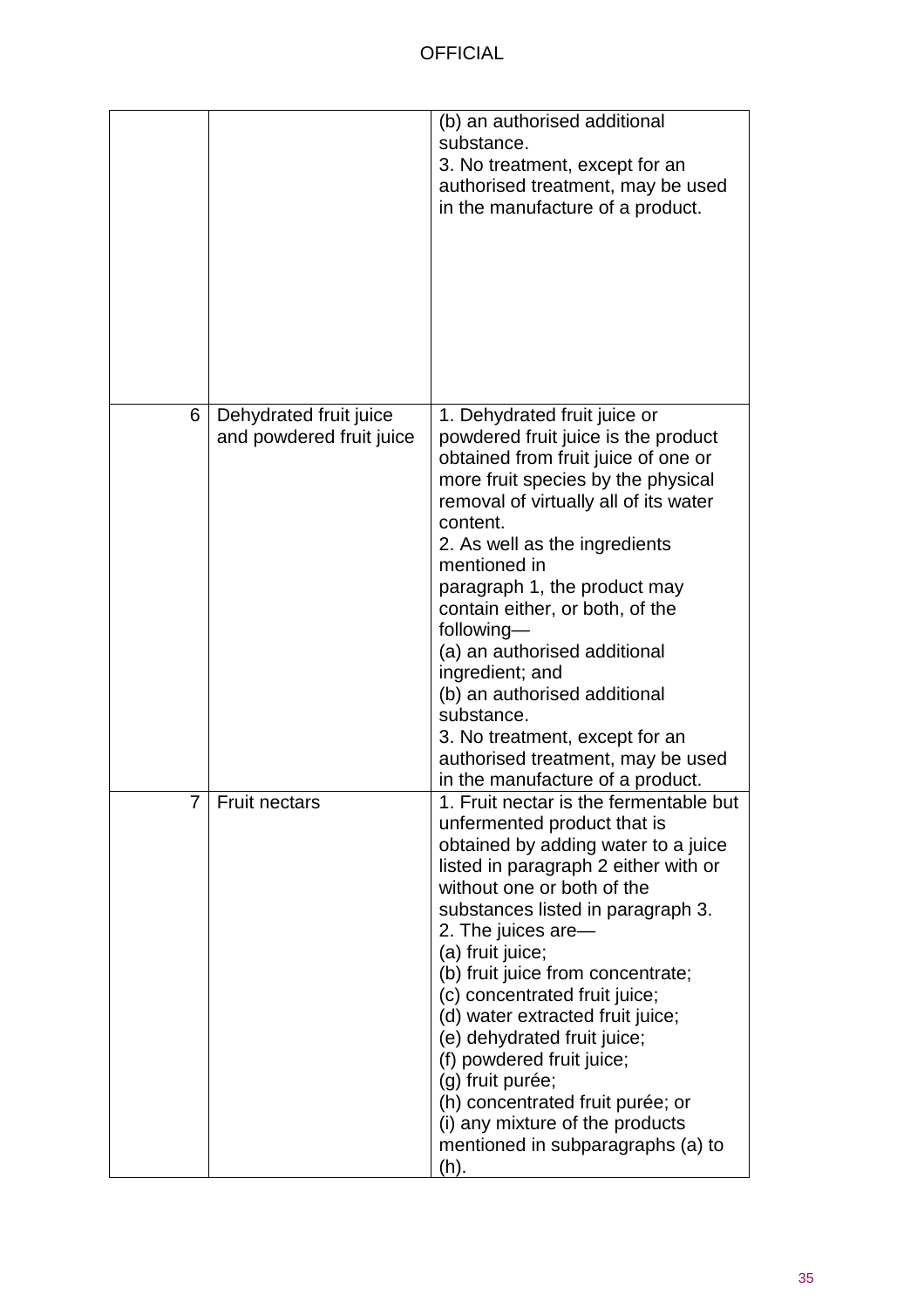|  | 3. The substances are-                |
|--|---------------------------------------|
|  | (a) sugars, and                       |
|  | (b) honey.                            |
|  | 4. The amount of sugars or honey,     |
|  | or sugars and honey, added to the     |
|  | product in accordance with            |
|  | paragraph 1 must not exceed 20%       |
|  | of the total weight of the finished   |
|  | product.                              |
|  | 5. The product must contain the       |
|  | minimum content of fruit juice, fruit |
|  | purée, or a mixture of such juice and |
|  | purée, specified in Part 2.           |
|  | 6. Where the product is               |
|  | manufactured without added sugar      |
|  | or with reduced energy value,         |
|  | sugars may be replaced wholly or      |
|  | partially by sweeteners in            |
|  | accordance with the requirements      |
|  | of Regulation 1333/2008.              |
|  | 7. As well as the ingredients         |
|  | mentioned in                          |
|  | paragraphs $1, 2, 3, 5$ and $6$ , the |
|  | product may contain any of the        |
|  | following-                            |
|  | (a) an authorised additional          |
|  | ingredient;                           |
|  | (b) an authorised additional          |
|  | substance;                            |
|  | (c) restored flavour, pulp and cells  |
|  | (or any                               |
|  | one or more of them) obtained by      |
|  | suitable                              |
|  | physical means from the same          |
|  | species of                            |
|  | fruit; and                            |
|  | (d) sweeteners (which may be          |
|  | added in                              |
|  | addition to any sugar or honey        |
|  | added in                              |
|  | accordance with paragraph 1 as        |
|  | read with                             |
|  | paragraph 3).                         |
|  | 8. No treatment, except for an        |
|  | authorised treatment, may be used     |
|  | in the manufacture of a product.      |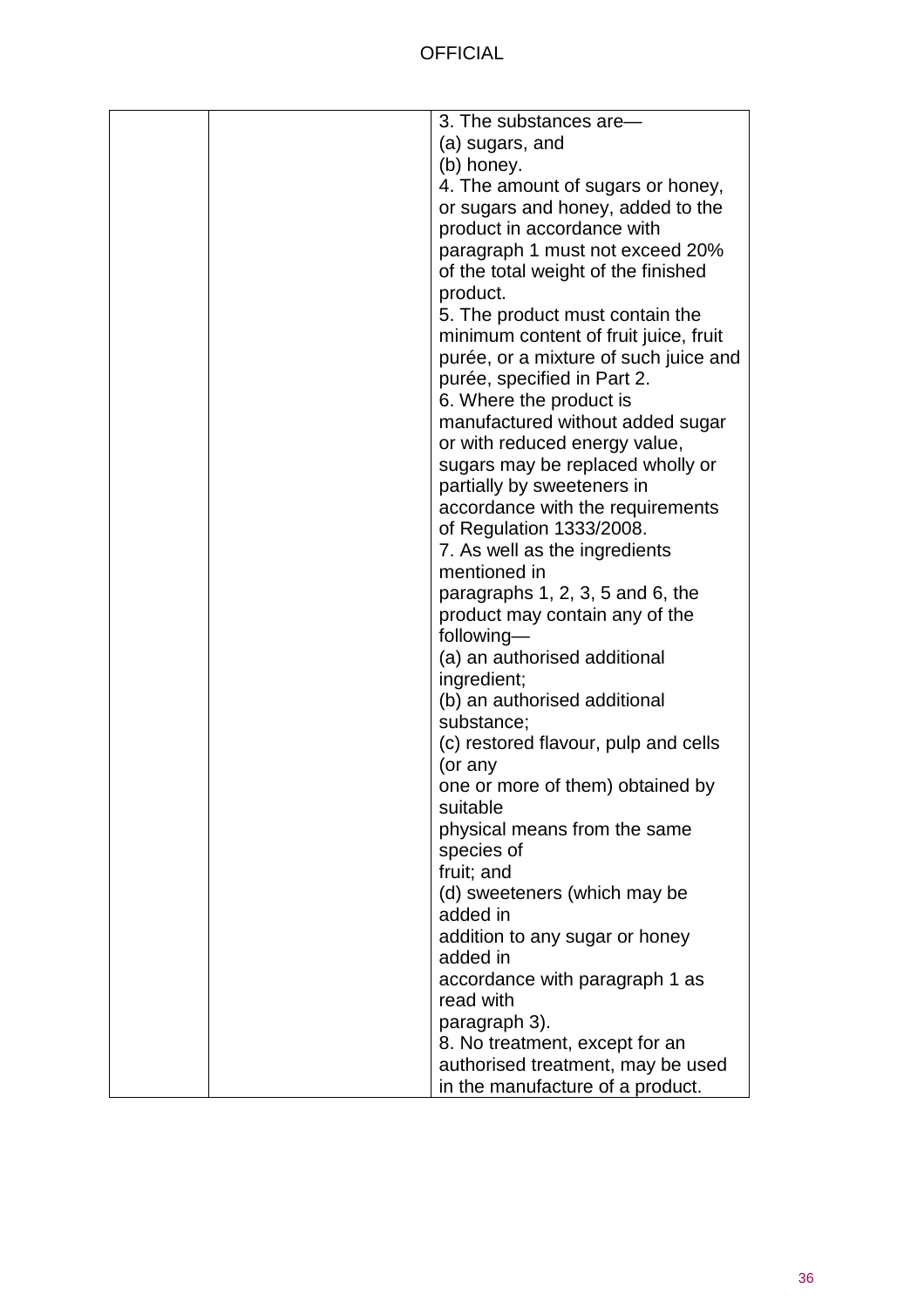# <span id="page-36-0"></span>**7 Annex C**

#### **SUGAR-SWEETENED BEVERAGE SALES REDUCTION SUPPLIER COMMITMENT**

This document sets how \_\_\_\_\_\_\_\_\_\_\_\_\_\_\_\_\_\_\_\_\_\_\_\_\_\_\_\_\_\_\_\_(Supplier Name) will deliver a voluntary sales reduction scheme for sugar-sweetened beverages on NHS premises.

Please complete and return by 31 July 2017 to [england.healthyworkforce@nhs.net](mailto:england.healthyworkforce@nhs.net)

## **1. COMMITMENT**

**\_\_\_\_\_\_\_\_\_\_\_\_\_\_\_\_\_\_\_\_\_\_\_\_\_\_\_\_\_** (Supplier Name) agrees to:

- Reduce the total volume of monthly sugar-sweetened beverage sales per NHS outlet, reaching a target of 10% or less of total volume of drinks sales for the whole month of March 2018 and continuing thereafter and in future contracts;
- Commit to the definition of sugar-sweetened beverages as set out in Annex B;
- Provide NHS England with quarterly self-reported data, comprising total monthly beverage sales by volume (litres), including the total number of sugar-sweetened beverage sales, on a site-by-site basis; and
- Submit the first data return, which will encompass data from Quarter 2, to NHS England by 31 October 2017 and submit data returns on a quarterly basis thereafter.

#### **DECLARATION**

| Signed on behalf of 'Supplier X' | Signed on behalf of NHS England |
|----------------------------------|---------------------------------|
| Name:                            |                                 |
| <b>Position:</b>                 |                                 |
| Signature:                       |                                 |
| Date:                            |                                 |